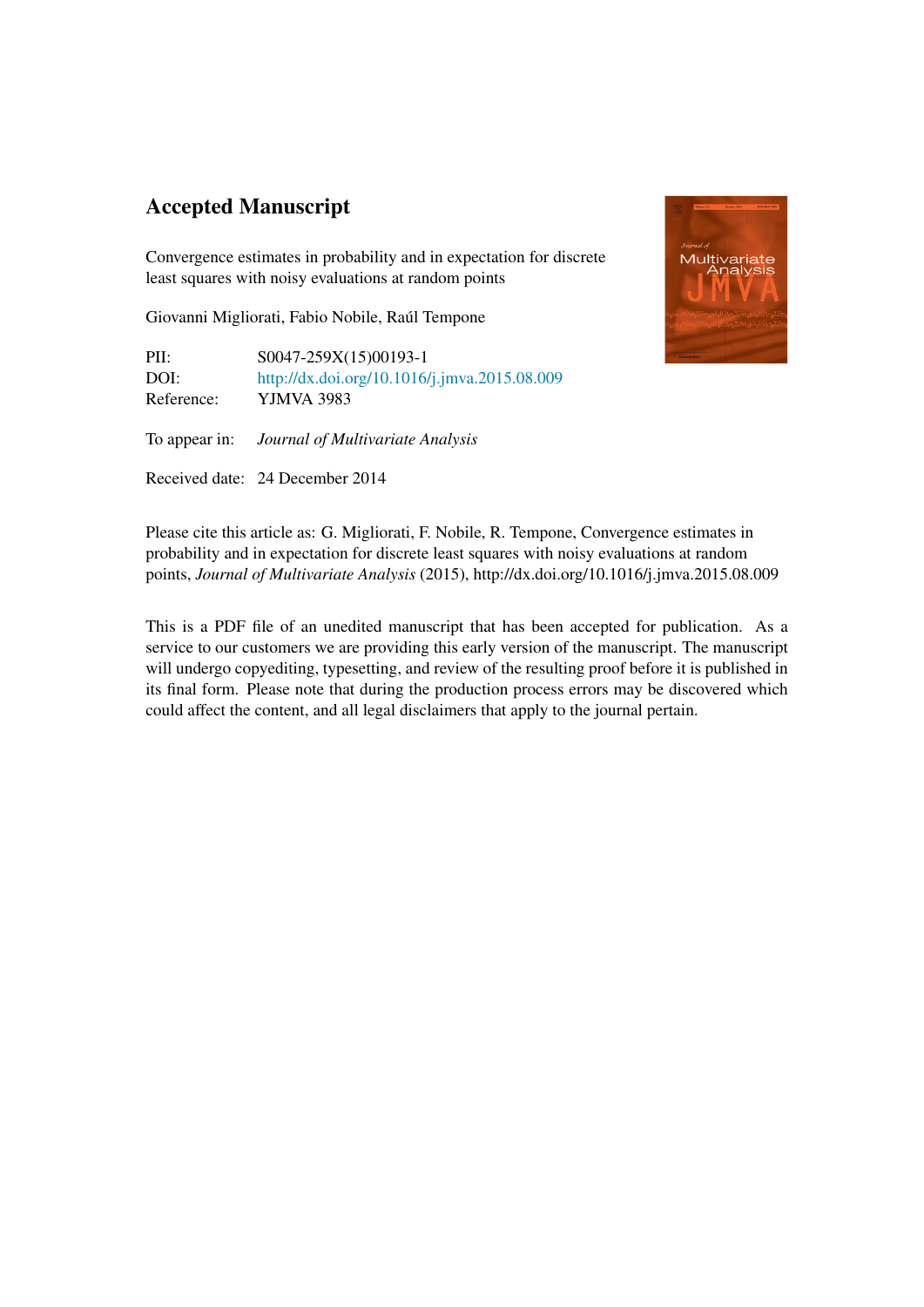**Click here to download Manuscript: draft\_revised.tex Click here to view linked References**

# Convergence estimates in probability and in expectation for discrete least squares with noisy evaluations at random points

Giovanni Migliorati<sup>∗</sup> Fabio Nobile† Ra´ul Tempone‡

July 10, 2015

### Abstract

We study the accuracy of the discrete least-squares approximation on a finite dimensional space of a real-valued target function from noisy pointwise evaluations at independent random points distributed according to a given sampling probability measure. The convergence estimates are given in mean-square sense with respect to the sampling measure. The noise may be correlated with the location of the evaluation and may have nonzero mean (offset). We consider both cases of bounded or square-integrable noise / offset. We prove conditions between the number of sampling points and the dimension of the underlying approximation space that ensure a stable and accurate approximation. Particular focus is on deriving estimates in probability within a given confidence level. We analyze how the best approximation error and the noise terms affect the convergence rate and the overall confidence level achieved by the convergence estimate. The proofs of our convergence estimates in probability use arguments from the theory of large deviations to bound the noise term. Finally we address the particular case of multivariate polynomial approximation spaces with any density in the beta family, including uniform and Chebyshev.

Keywords: approximation theory, discrete least squares, noisy evaluations, error analysis, convergence rates, large deviations, learning theory, multivariate polynomial approximation.

MSC: 41A10, 41A25, 41A50, 41A63, 62G08, 65M70.

### 1 Introduction

The motivations of our analysis come from the development of discrete least-squares approximation methods for functions depending on a multivariate random variable distributed according to a known probability measure. This topic falls at the intersection of approximation theory and learning theory [6, 7], and is related to nonparametric regression with random design [10] and statistical learning theory [22]. More specifically, our framework is an instance of the projection learning problem (or improper function learning problem) described in [6, 18, 19].

We focus on the discrete least-squares approximation of a target function on a given finite dimensional (linear) vector space using pointwise evaluations at independent and randomly selected

<sup>\*</sup>MATHICSE-CSQI, École Polytechnique Fédérale de Lausanne, Lausanne CH-1015, Switzerland. email: giovanni.migliorati@epfl.ch

<sup>&</sup>lt;sup>†</sup>MATHICSE-CSQI, École Polytechnique Fédérale de Lausanne, Lausanne CH-1015, Switzerland. email: fabio.nobile@epfl.ch

<sup>‡</sup>Applied Mathematics and Computational Sciences, and SRI Center for Uncertainty Quantification in Computational Science and Engineering, KAUST, Thuwal 23955-6900, Saudi Arabia. email: raul.tempone@kaust.edu.sa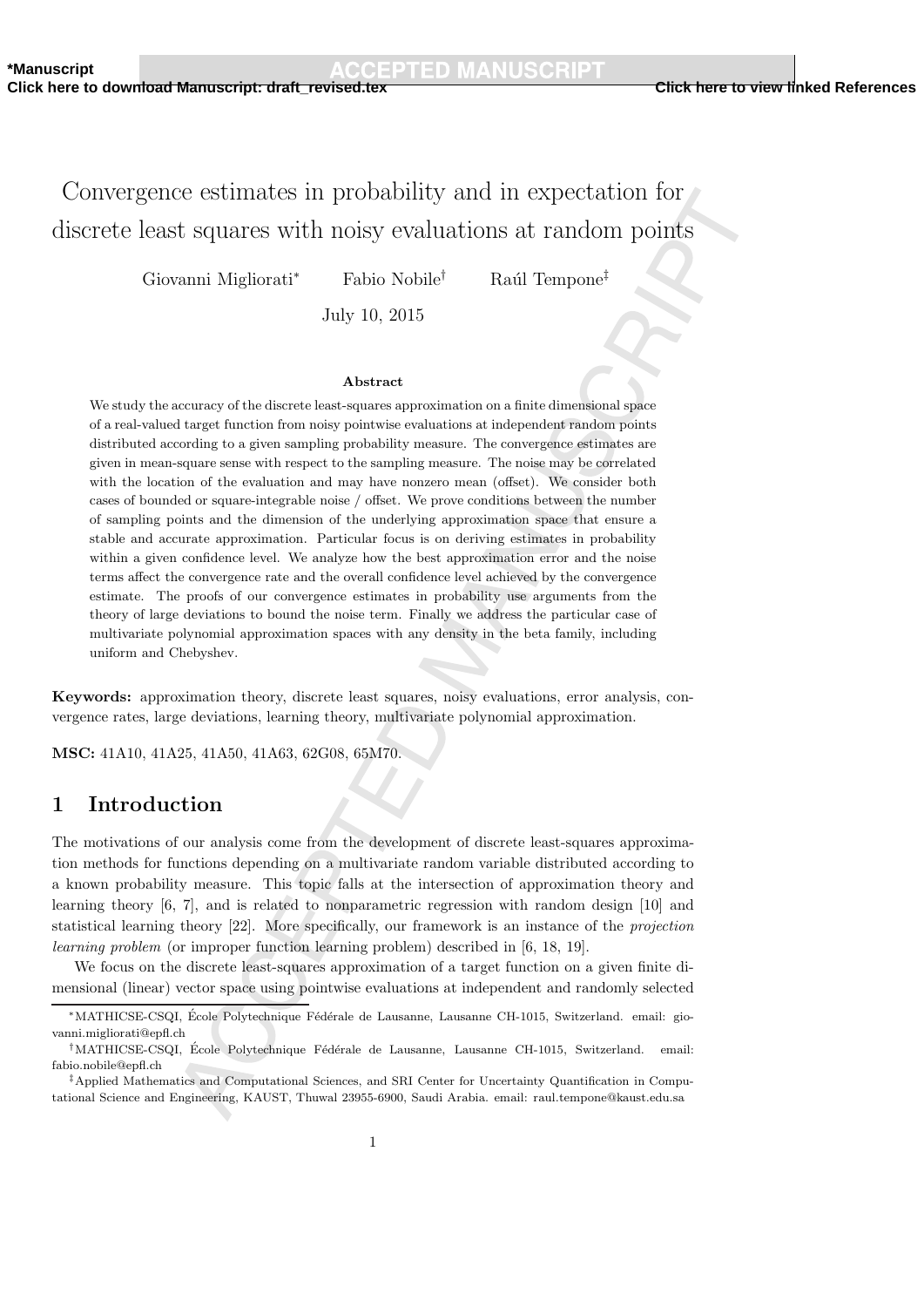## **CCEPTED MANUSCR**

points, identically distributed according to the underlying probability measure. In particular, we are interested in the case of discrete least-squares projection on not necessarily bounded multivariate approximation sets, i.e. the minimizer of the discrete least-squares problem is not constrained to be in a compact subset. Two situations might occur, depending on the context and on the origin of the evaluations of the target function: noiseless evaluations or noisy evaluations. The former situation arises for example in an abstract modeling context, where round-off or other discretization errors can be properly controlled. The latter situation typically arises when dealing with experimental data, which are polluted by measurement and/or systematic errors.

A vast literature is available for discrete least-squares approximations on compact sets or linear vector spaces in the noisy case. In the case of linear vector spaces, we mention the bound in [10, Theorem 11.3] or those in [2, 3], which hold in expectation under the assumption that the target function itself is bounded. Often a truncation operator has to be used to obtain those bounds. Moreover, these results are nonoptimal in the noiseless case, as the best approximation error in the subspace is not recovered when the amount of noise tends to zero.

The stability and accuracy of discrete least squares on finite dimensional vector spaces in the noiseless and noisy cases have been recently analyzed in several works [5, 15, 4, 16, 12]. It is shown that optimal convergence rates can be recovered in the noiseless case if a suitable relation between the number of evaluations and the dimension of the approximation space is enforced. Moreover, such relation guarantees stability of the discrete projection with high probability.

Generalizations of the previous analyses to the noisy case have been presented as well in the aforementioned works. In the particular case of bounded noise (stochastic or deterministic) with zero mean, an estimate in expectation has been proposed in [5]. Estimates in expectation with the deterministic noise model have been proven in [4]. Estimates in probability have been proven in [4] but using the best approximation error in  $L^{\infty}$  rather than  $L^2$  and focusing only on the deterministic noise model. In both the noiseless and noisy cases, the analyses in [5, 4] rely on the Chernoff bounds for sums of random matrices proven in [1, 20]. The analysis in [15] uses different techniques to derive a convergence estimate in probability, and covers only the noiseless case.

The purpose of the present work is to derive new convergence estimates in probability and in expectation, in the general case of noise of stochastic type with nonzero mean, that recover optimal convergence rates in the limit of zero noise. We split the noise into two parts: the conditional expectation of the noise w.r.t. the sampling measure, that we name in the following as the *offset* of the noise, and the part of the noise due to its intrinsic randomness, hereafter called fluctuations. According to this splitting, we consider three types of noise models: (i) square-integrable offset and uniformly bounded conditional variance of the fluctuations with respect to the sampling measure, (ii) square-integrable offset and bounded fluctuations, (iii) bounded offset and fluctuations. Using arguments coming from the theory of large deviations [8, 21], we prove in Theorem 9 a probabilistic bound for the fluctuation term in the discrete least-square projection, i.e. taking out the effect of the offset. Afterwards, exploiting Theorem 9, for each one of the aforementioned noise models we prove convergence estimates in probability for the discrete least-square projection error when a specific condition is satisfied between the number of pointwise evaluations and the dimension of the underlying approximation space. The derived convergence estimates relate the  $L^2$  approximation error of the discrete least-squares approximation with the best approximation error measured either in the  $L^2$  norm or in the  $L^{\infty}$  norm. These probability estimates do not require the use of any truncation operator. Moreover, we prove a convergence estimate in expectation with the unbounded noise model, that generalizes a result previously given in [5] to the case of nonzero offset. Our convergence estimates, both in probability and in expectation, separate the contribution to the error due to the best approximation error on a given approximation space and the contribution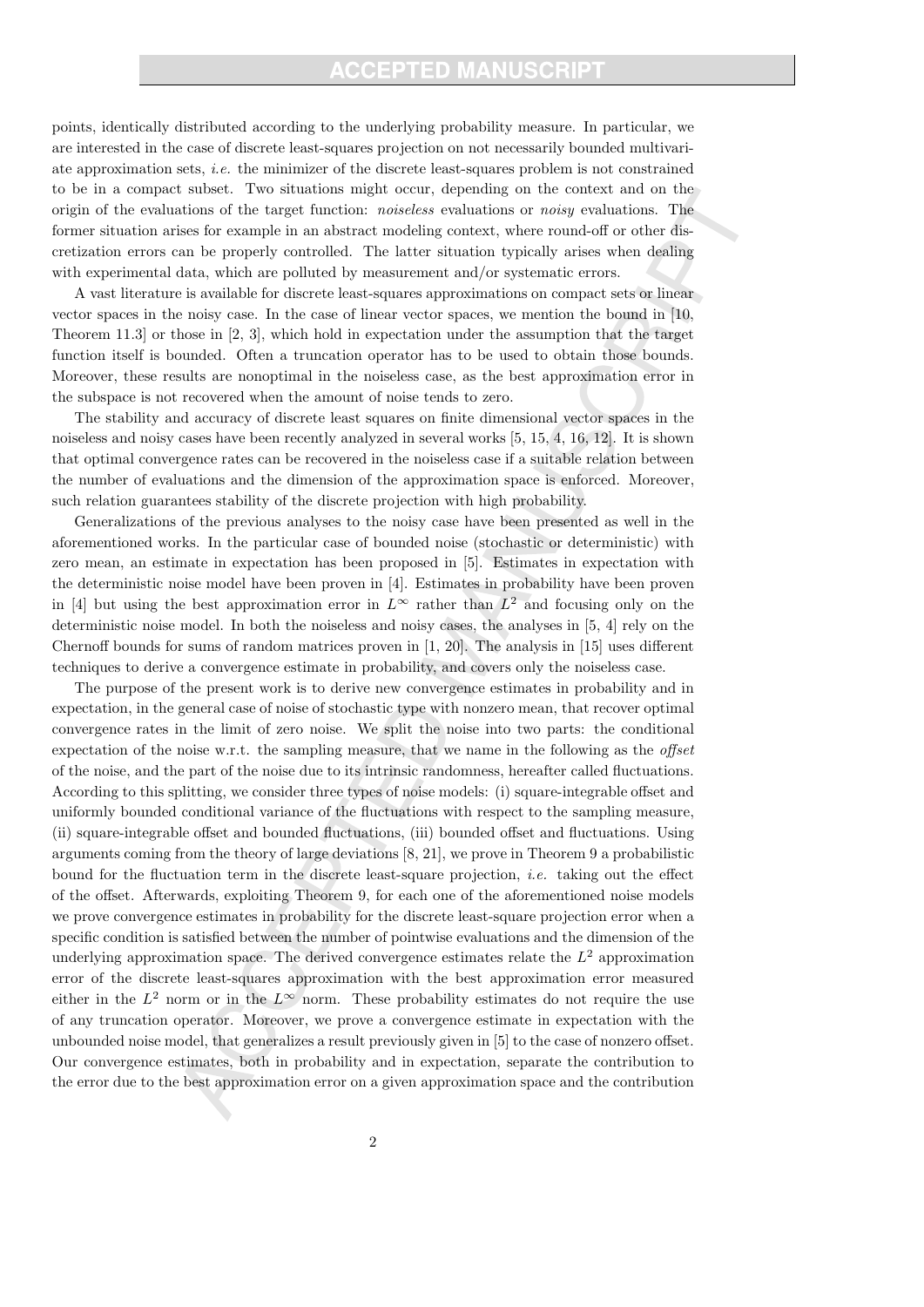### **CCEPTED MANUSCR**

due to the presence of noise, similarly to the so-called *bias-variance trade off*, see e.g. [6, 17].

Finally we apply our results to the particular setting of multivariate polynomial approximation spaces, which is a provably effective choice in many situations where a smooth dependence on many parameters needs to be approximated. Examples of such a situation arise when approximating the parameter-to-solution map of many types of PDEs with stochastic data, see e.g. the monographs [9, 11] or the works [4, 12, 16] focused on discrete least squares. In [5, 15, 4], discrete least squares on multivariate polynomial spaces with evaluations at random points have been analyzed with the uniform and arcsine density: in any dimension and with polynomial spaces associated with downward closed multi-index sets, stability and accuracy have been proven, provided a specific proportionality relation is satisfied between the number of evaluations and the dimension of the polynomial approximation space. Then the analysis has been extended to any density in the beta family, using the results proven in [13].

In [14] it has been proven that, in the case of uniform density and with anisotropic tensor product polynomial spaces in any dimension, the random point set can be replaced by suitable lowdiscrepancy point sets, leading to analogous results concerning stability and accuracy of discrete least squares in the noiseless case. These results can be combined with those of the present paper, to provide convergence estimates for discrete least squares with noisy evaluations at low-discrepancy point sets, rather than random point sets.

Another analysis of discrete least squares with deterministic points has been proposed in [23], with points that are asymptotically distributed according to the arcsine density.

The outline of the paper is the following. In Section 2 we introduce the discrete least-squares approximation, the observation models, the assumptions on the noise and the noise models. In Section 2.1 we briefly present the algebraic formulation of discrete least squares and in Section 2.2 we recall the results achieved in [5]. In Section 3 we present our estimates in expectation (Section 3.1) and in probability (Section 3.2). Several intermediate results used in the proofs of these estimates have been collected in Section 5 where, in particular, we derive an estimate for the noise term using arguments from the theory of large deviations. In Section 4 we apply our convergence estimates in the noisy case to the setting of polynomial approximation. Finally in Section 6 we draw some conclusions.

# 2 Discrete least squares with noisy evaluations at random points

Let  $\Gamma \subseteq \mathbb{R}^d$  be a subset of the *d*-dimensional Euclidean space such that  $\Gamma = \prod_{i=1}^d \Gamma_i$ , with  $\Gamma_i \subseteq \mathbb{R}$ being closed intervals for any  $i = 1, ..., d$  and  $N \subseteq \mathbb{R}$  a subset of  $\mathbb{R}$ . We introduce a complete probability space  $(\Omega, \Sigma, \nu)$ , with  $\Omega := \Gamma \times N$  being the sample space,  $\Sigma$  the  $\sigma$ -algebra of Borel sets and  $\nu$  a probability measure. For a random variable  $(y, \eta) \in \Gamma \times N$  distributed according to the joint measure  $\nu$ , we denote by  $\mu$  the marginal probability measure with respect to y, *i.e.*  $\mu(B) = \nu(B \times N)$  for any Borel set  $B \in \Gamma$ . Moreover, we assume that  $\mu$  is absolutely continuous with respect to the Lebesgue measure  $\lambda$  on  $\Gamma$  and denote with  $\rho : \Gamma \to \mathbb{R}^+$ ,  $\rho = d\mu/d\lambda$  the associated probability density function.

We introduce a given target function  $u : \Gamma \to \mathbb{R}$ , that we would like to approximate in the  $L^2$ -probability sense using pointwise evaluations  $u(y_1), \ldots, u(y_m)$  in m independent and randomly chosen points  $y_1, \ldots, y_m \in \Gamma$  distributed according to the measure  $\mu$ . We assume that the function u is well-defined at any point in  $\Gamma$  except eventually a zero  $\mu$ -measure set and that  $u \in L^2_{\mu} :=$  $\{v: \Gamma \to \mathbb{R} : \int_{\Gamma} v^2 d\mu \langle +\infty \rangle\}$ . Hereafter, the  $L^2_{\mu}$  norm will be denoted simply by  $\|\cdot\|$ , *i.e.*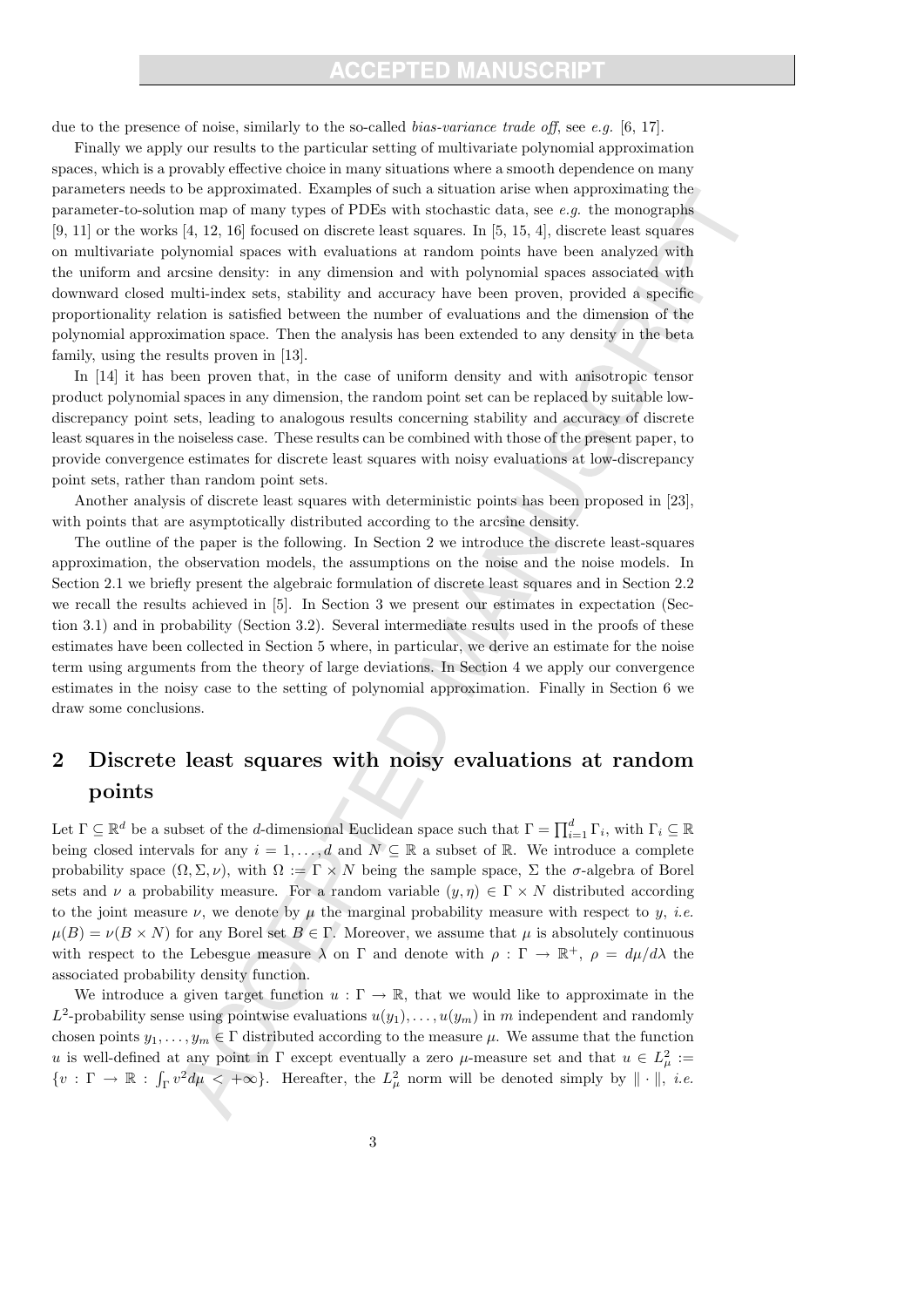$||v||_{L^2_{\mu}(\Gamma)} = ||v|| = (\int_{\Gamma} v^2 d\mu)^{1/2}.$ 

The evaluations  $u(y_1), \ldots, u(y_m)$  are eventually polluted by noise, coming from any source of uncertainty due to controlled or uncontrolled agents. In the present paper we consider a stochastic noise model, where the noise is described by means of random variables. We define the noiseless and noisy observation models as

$$
noiseless model, \quad z_j := u(y_j), \quad j = 1, \dots, m,
$$
\n<sup>(1)</sup>

$$
\textbf{noisy model}, \quad z_j := u(y_j) + \eta_j, \quad j = 1, \dots, m,
$$
\n<sup>(2)</sup>

where  $(y_1, \eta_1), \ldots, (y_m, \eta_m) \in \Omega$  are m i.i.d. random variables distributed according to the joint probability measure  $\nu$ . When collecting the measurements  $z_1, \ldots, z_m$ , we sample the random variable  $(y, \eta)$  and observe the couple  $(y_i, \eta_j)$  for any  $j = 1, \ldots, m$ : we have independence among the realizations of the couple, but in general the random variables  $\eta$  and y are mutually dependent. Of course the noiseless case can be seen as a particular instance of the noisy case with  $\eta_j = 0$  for any  $j = 1, \ldots, m$ .

For any  $m \geq 1$ , we define also the sample product space  $\Omega^m$ , the  $\sigma$ -algebra  $\Sigma^m$  and the product measure  $\nu^m$  as

$$
\Omega^m := \underbrace{\Omega \times \cdots \times \Omega}_{m \text{ times}}, \quad \Sigma^m := \prod_{i=1}^m \Sigma_i, \quad \nu^m := \underbrace{\nu \otimes \cdots \otimes \nu}_{m \text{ times}}.
$$

We can finally introduce the complete probability space  $(\Omega^m, \Sigma^m, \nu^m)$  that characterizes the settings of our discrete least-squares approximation using  $m$  pointwise noisy evaluations. Unless mentioned otherwise, throughout the paper  $Pr$  and  $E$  refer to the probability and the expectation w.r.t. the joint measure  $\nu$ . Moreover, we define the sets  $\Gamma^m$  and  $N^m$  as

$$
\Gamma^m := \underbrace{\Gamma \times \cdots \times \Gamma}_{m \text{ times}}, \quad N^m := \underbrace{N \times \cdots \times N}_{m \text{ times}}.
$$

We define the conditional mean of the noise as

$$
\overline{\eta}(y) := \mathbb{E}(\eta|y),\tag{3}
$$

and sometimes use the more concise term noise offset to refer to (3). The (total) expectation of the random variable  $\overline{\eta}^2$  is given by

$$
\mathbb{E}(\overline{\eta}^2) = \int_{\Gamma} \int_{\mathbb{R}} \overline{\eta}(y)^2 d\nu(y, \eta) = \int_{\Gamma} \overline{\eta}(y)^2 d\mu(y) = ||\overline{\eta}||^2.
$$

We define the inner product

$$
\langle f_1, f_2 \rangle := \int_{\Gamma} f_1(y) f_2(y) d\mu(y), \quad \forall f_1, f_2 \in L^2_{\mu}(\Gamma), \tag{4}
$$

as well as the discrete inner product

$$
\langle f_1, f_2 \rangle_m := m^{-1} \sum_{j=1}^m f_1(y_j) f_2(y_j), \quad \forall f_1, f_2 \in L^2_{\mu}(\Gamma),
$$

with  $y_1, \ldots, y_m$  being independent random points in Γ identically distributed according to the measure  $\mu$ . These inner products are associated with the norm  $\|\cdot\| = \langle \cdot, \cdot \rangle^{1/2}$  (already previously defined) and seminorm  $\|\cdot\|_m := \langle \cdot, \cdot \rangle_m^{1/2}$ , respectively. Notice that  $\mathbb{E}(\|\cdot\|_m) = \|\cdot\|$ . We denote by  $V_n \subset L^{\infty}(\Gamma)$  any finite dimensional subspace of  $L^2_{\mu}(\Gamma)$  such that  $n := \dim(V_n)$ , and by  $(\psi_i)_{1 \leq i \leq n}$ an orthonormal basis with the canonical inner product (4). Concrete examples of finite dimensional spaces of multivariate polynomials are given in Section 4.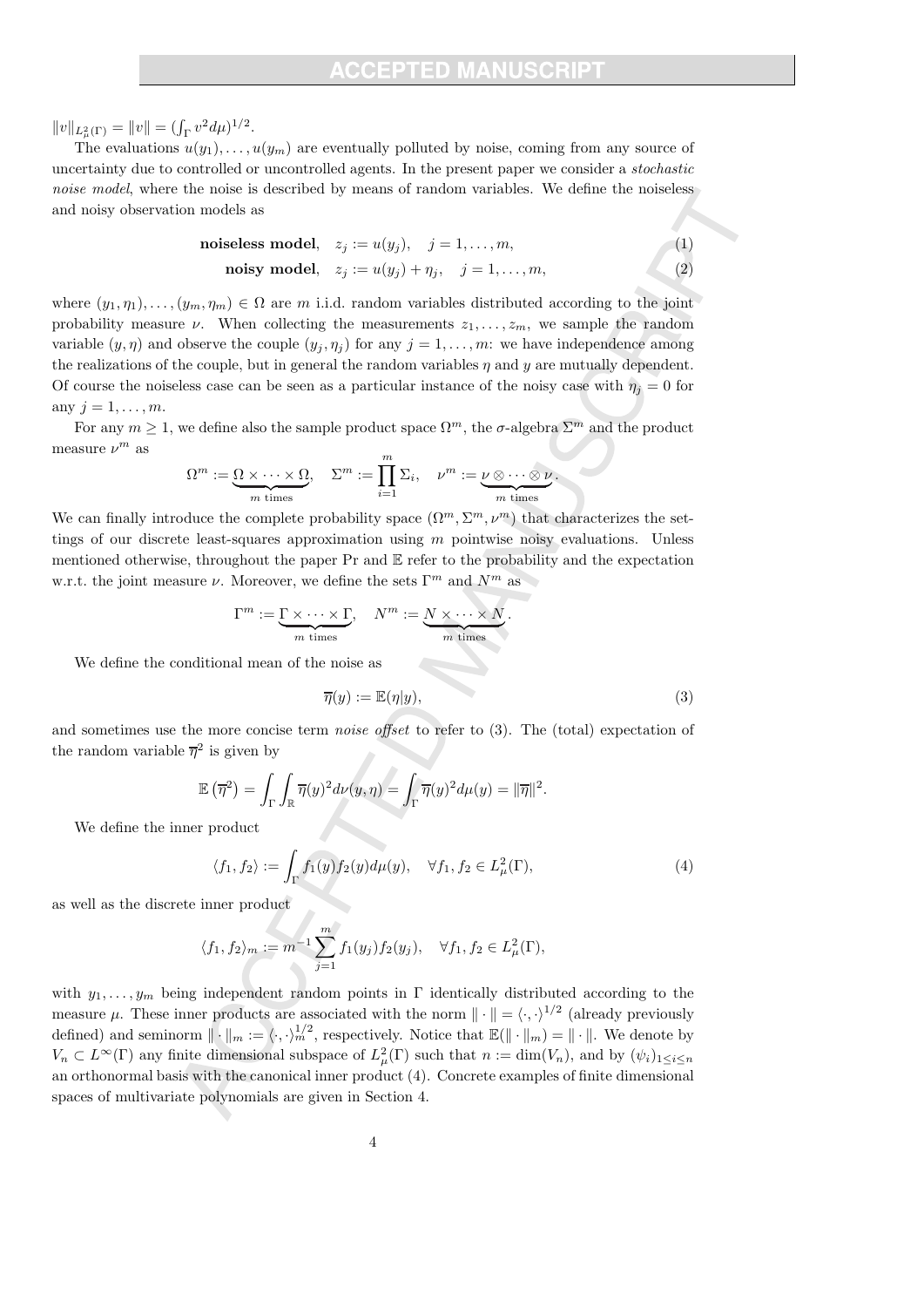Given the target function  $u : \Gamma \to \mathbb{R}$ , we define its continuous  $L^2$  projection over  $V_n$  as

$$
\Pi_n u := \operatornamewithlimits{argmin}_{v \in V_n} \|u - v\|,
$$

and denote by

$$
e_n(u) := \inf_{v \in V_n} ||u - v|| = ||u - \Pi_n u||,
$$

its best approximation error in the  $L^2_\mu$  norm. We denote by

$$
e_n^{\infty}(u) := \inf_{v \in V_n} ||u - v||_{L^{\infty}}
$$

the best approximation error in the  $L^{\infty}$  norm. We also define the *discrete*  $L^2$  projection over  $V_n$ of the noiseless or noisy evaluations of u in the points  $y_1, \ldots, y_m$  as

$$
w := \underset{v \in V_n}{\text{argmin}} \sum_{i=1}^{m} |z_i - v(y_i)|^2.
$$
 (5)

This minimization corresponds to minimize the discrete seminorm containing the evaluations (eventually polluted by noise) of the target function u in the m points  $y_1, \ldots, y_m \in \Gamma$ . In the noiseless case, we replace the notation w with  $\Pi_n^m u$  to emphasize the lack of noise. Given a threshold  $\tau \in \mathbb{R}_0^+$ , we introduce the truncation operator

$$
T_{\tau}(t) := \operatorname{sign}(t) \min\{\tau, |t|\}, \quad \text{ for any } t \in \mathbb{R},
$$

and use it to define the truncated discrete  $L^2$  projection in the noiseless or noisy cases, respectively as:

$$
\widetilde{\Pi}_n^m := T_\tau \circ \Pi_n^m, \quad \text{and} \quad \widetilde{w} := T_\tau \circ w.
$$

It is convenient to introduce the notation  $y \in \Gamma^m$  to denote the "vector" containing the m points  $y_1, \ldots, y_m \in \Gamma$ . We denote with  $\mathbf{z} \in \mathbb{R}^m$  the vector containing the observations  $z_1, \ldots, z_m$ . The vector  $\mathbf{u} \in \mathbb{R}^m$  contains the evaluations of the target function  $u(y_1), \ldots, u(y_m)$  in the points, and the vector  $\boldsymbol{\eta} \in \mathbb{R}^m$  contains the noise  $\eta_1, \ldots, \eta_m$  so that

$$
\mathbf{z} = \mathbf{u} + \boldsymbol{\eta}.
$$

We also introduce the vectors  $\mathbf{g}, \overline{\boldsymbol{\eta}}, \widetilde{\boldsymbol{\eta}} \in \mathbb{R}^m$  with elements given by

$$
[\mathbf{g}]_j := u(y_j) - \Pi_n u(y_j), \quad j = 1, \dots, m,
$$
\n(6)

$$
[\overline{\boldsymbol{\eta}}]_j := \overline{\eta}(y_j), \quad j = 1, \dots, m,
$$
\n<sup>(7)</sup>

$$
[\widetilde{\boldsymbol{\eta}}]_j := \eta_j - \overline{\eta}(y_j), \quad j = 1, \dots, m. \tag{8}
$$

Hence, the following splitting for the noise vector  $\eta$  holds true:

$$
\eta = \overline{\eta} + \widetilde{\eta}.\tag{9}
$$

We define the supremum of the noise terms  $\tilde{\eta} = \tilde{\eta}(y)$  and  $\overline{\eta} = \overline{\eta}(y)$  as

$$
\widetilde{\eta}_{\max} := \sup_{y \in \Gamma} |\widetilde{\eta}(y)| \quad \text{and} \quad \overline{\eta}_{\max} := \sup_{y \in \Gamma} |\overline{\eta}(y)|.
$$

We also define

$$
\eta_{\max} := \widetilde{\eta}_{\max} + \overline{\eta}_{\max} < +\infty.
$$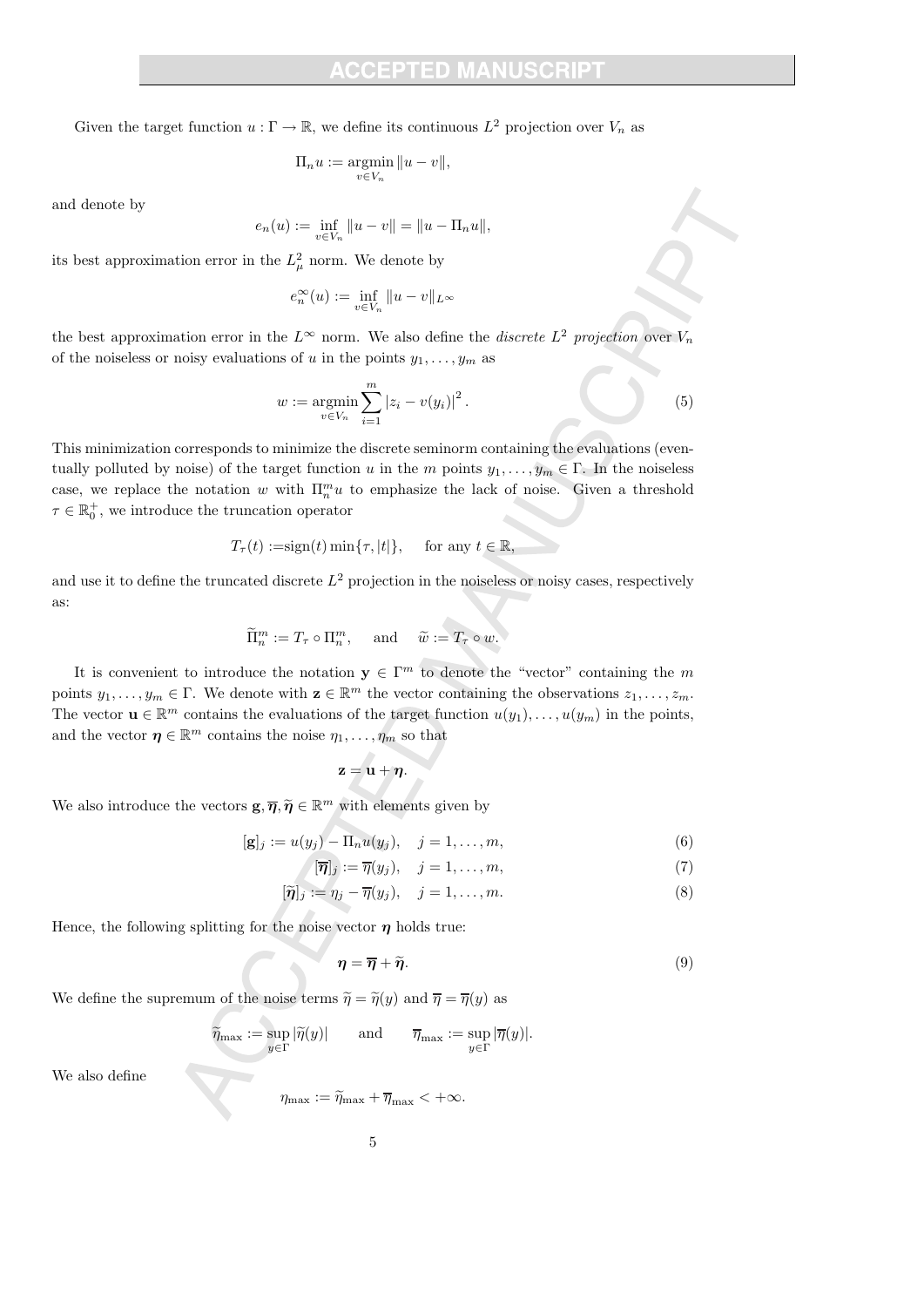Depending on the modeling context, the noise offset might be square-integrable

$$
\|\overline{\eta}\| < +\infty,\tag{10}
$$

and/or the noise might have uniformly bounded conditional variance

$$
\sigma^2 := \max_{y \in \Gamma} \mathbb{E}(|\eta - \overline{\eta}(y)|^2 | y) < +\infty. \tag{11}
$$

We now precisely define several noise models, eventually making use of the previous conditions  $(10)–(11)$  on the noise. Three different situations will be addressed:

bounded noise, 
$$
\begin{cases} |\tilde{\eta}_{\text{max}}| < +\infty, \text{ Im}(\tilde{\eta}_j) \subseteq [-\tilde{\eta}_{\text{max}}, \tilde{\eta}_{\text{max}}], \forall j = 1, ..., m, \\ |\overline{\eta}_{\text{max}}| < +\infty, \text{ Im}(\overline{\eta}_j) \subseteq [-\overline{\eta}_{\text{max}}, \overline{\eta}_{\text{max}}], \forall j = 1, ..., m, \end{cases}
$$
(12)  
unbounded offset and bounded first and bounded functions, 
$$
\begin{cases} |\tilde{\eta}_{\text{max}}| < +\infty, \text{ Im}(\tilde{\eta}_j) \subseteq [-\tilde{\eta}_{\text{max}}, \tilde{\eta}_{\text{max}}], \forall j = 1, ..., m, \\ \text{Im}(\overline{\eta}_j) = \mathbb{R}, \forall j = 1, ..., m, \\ |\overline{\eta}| < +\infty, \\ |\overline{\eta}| < +\infty, \end{cases}
$$
(13)  
unbounded noise, 
$$
\begin{cases} \text{Im}(\eta_j) = \mathbb{R}, \forall j = 1, ..., m, \\ |\overline{\eta}| < +\infty, \\ \sigma^2 < +\infty. \end{cases}
$$
(14)

In the case of bounded noise, both the random variables  $\tilde{\eta}$  and  $\overline{\eta}$  are bounded. This case contains for instance probability distributions in the beta family. The case of unbounded offset allows the offset random variable  $\overline{\eta}$  to be unbounded and square-integrable. In the case of unbounded noise, both the random variables  $\tilde{\eta}$  and  $\overline{\eta}$  are unbounded, the offset is square-integrable and the noise has uniformly bounded conditional variance. This case includes the Gaussian distribution, Laplace distribution and others.

### 2.1 Algebraic formulation of discrete least squares

We introduce the design matrix  $\mathbf{D} \in \mathbb{R}^{m \times n}$ , defined element-wise as  $\mathbf{D}_{jk} := \psi_k(y_j)$  for any  $j =$ 1,..., m and any  $k = 1, ..., n$ , the Gramian matrix  $\mathbf{G} := m^{-1} \mathbf{D}^{\top} \mathbf{D} \in \mathbb{R}^{n \times n}$ , the matrix  $\mathbf{J} :=$  $m^{-1}$ **D** ∈  $\mathbb{R}^{m \times n}$  and denote with **I** the  $n \times n$  identity matrix. The matrix **D** = **D**(**y**) depends on the points  $y_1, \ldots, y_m$  and is therefore random, and the matrices  $\mathbf{G} = \mathbf{G}(\mathbf{y})$  and  $\mathbf{J} = \mathbf{J}(\mathbf{y})$  depend on y through D, but sometimes we omit to indicate the dependence on y that would unnecessarily overload the notation.

The discrete least-squares projection (5) can be calculated by solving the normal equations

$$
\mathbf{G}w = \mathbf{J}^{\top}\mathbf{z}.\tag{15}
$$

The right-hand side in (15) can be written as

$$
\mathbf{J}^\top \mathbf{z} = \mathbf{J}^\top \mathbf{u} + \mathbf{J}^\top \boldsymbol{\eta} = \mathbf{J}^\top \mathbf{u} + \mathbf{J}^\top \overline{\boldsymbol{\eta}} + \mathbf{J}^\top \widetilde{\boldsymbol{\eta}},
$$

separating the contribution due to the noise term and using the splitting (9).

From the definition of Gramian matrix it holds that

$$
\text{tr}(\mathbf{G}) = \sum_{k=1}^{n} \|\psi_k\|_m^2,
$$
\n(16)

and

$$
\mathbb{E}[\text{tr}(\mathbf{G}(\mathbf{y}))] = n. \tag{17}
$$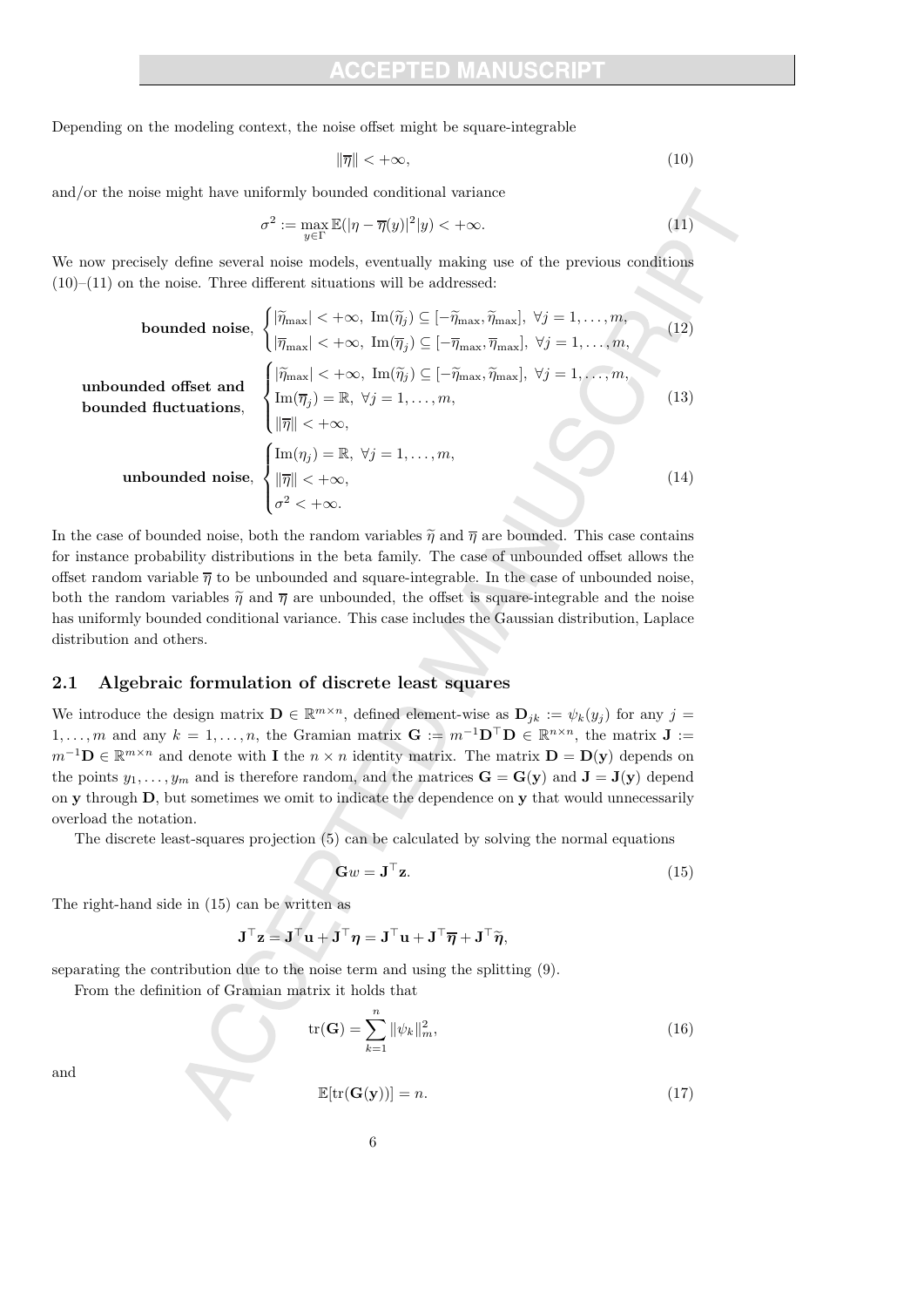### 2.2 Previous analyses of discrete least squares

In this section we briefly summarize the results achieved in previous analyses of the stability and accuracy of discrete least squares. Following [4], we introduce the finite quantity

$$
K(V_n) := \sup_{v \in V_n \setminus \{v = 0\}} \frac{\|v\|_{L^\infty}^2}{\|v\|^2} = \sup_{y \in \Gamma} \sum_{k=1}^n |\psi_k(y)|^2 \le \sum_{k=1}^n \|\psi_k\|_{L^\infty(\Gamma)}^2 < +\infty
$$
 (18)

that does not depend on the particular choice of the orthonormal basis, but only depends on  $V_n$ and  $\rho$ . In the case of multivariate polynomial orthonormal basis in any dimension, this quantity has been studied in [4] for Legendre and Chebyshev polynomials of the second type, and in [13] in the general case of Jacobi polynomials. We postpone the results obtained for polynomial approximation to Section 4.

In the following  $|||\cdot|||$  always denotes the spectral matrix norm, and  $||\mathbf{v}||_{\ell^2}$  denotes the Euclidean norm of any vector  $\mathbf{v} \in \mathbb{R}^n$ .

For any  $\delta \in (0,1)$ , we define  $\zeta(\delta) := \delta + (1-\delta) \ln(1-\delta) > 0$ . For any  $r > 0$ , consider now the following condition between the number of points m and the quantity  $K(V_n)$ :

$$
\frac{m}{\ln m} \ge \frac{K(V_n)}{\kappa(\delta)}, \quad \kappa(\delta) := \frac{\zeta(\delta)}{1+r}.
$$
\n(19)

For any  $r > 0$  and any  $\delta \in (0, 1)$  define

$$
\epsilon(m,\delta,r) := \frac{4\zeta(\delta)}{(1+r)\ln(m)} \le \frac{4\zeta(\delta)}{\ln(m)}.
$$

Notice that  $\epsilon = \epsilon(m, \delta, r)$  is a decreasing function of m and r. We postpone to a few line below further information on the role of the parameter  $\delta$ .

The main results in [5] imply that, for any  $r > 0$  and a number of samples m large enough such that (19) is fulfilled, the following holds:

• the deviation between **G** and **I** satisfies

$$
\Pr\left\{|||\mathbf{G} - \mathbf{I}||| > \delta\right\} \le 2m \exp\left\{-\frac{\zeta(\delta)m}{K(V_n)}\right\},\tag{20}
$$

• in the noiseless case, if u satisfies a uniform bound  $\tau$  over  $\Gamma$ , *i.e.*  $|u(y)| \leq \tau$  a.s. w.r.t.  $\mu$ , then

$$
\mathbb{E}(\|u - \widetilde{\Pi}_n^m u\|^2) \le (1 + \epsilon(m, \delta, r))e_n(u)^2 + 8\tau^2 m^{-r},\tag{21}
$$

• in the noisy case, if u satisfies a uniform bound  $\tau$  over  $\Gamma$ , *i.e.*  $|u(y)| \leq \tau$  a.s. w.r.t.  $\mu$ , then

$$
\mathbb{E}(\|u - \tilde{w}\|^2) \le (1 + 2\epsilon(m, \delta, r))e_n(u)^2 + 2(1 - \delta)^{-2}\sigma^2 \frac{n}{m} + 8\tau^2 m^{-r}.
$$
 (22)

Moreover, the following events in the sample space  $\Omega^m$  are equivalent

$$
(1 - \delta) \|v\|^2 \le \|v\|_m^2 \le (1 + \delta) \|v\|^2, \quad \forall v \in V_n,
$$
\n(23)

$$
\|\mathbf{G} - \mathbf{I}\|\| \le \delta,\tag{24}
$$

$$
1 - \delta \le ||\|\mathbf{G}\|| \le 1 + \delta,\tag{25}
$$

$$
(1+\delta)^{-1} \le |||G^{-1}||| \le (1-\delta)^{-1},\tag{26}
$$

$$
m^{-1/2}(1-\delta)^{1/2} \le |||J||| \le m^{-1/2}(1+\delta)^{1/2},\tag{27}
$$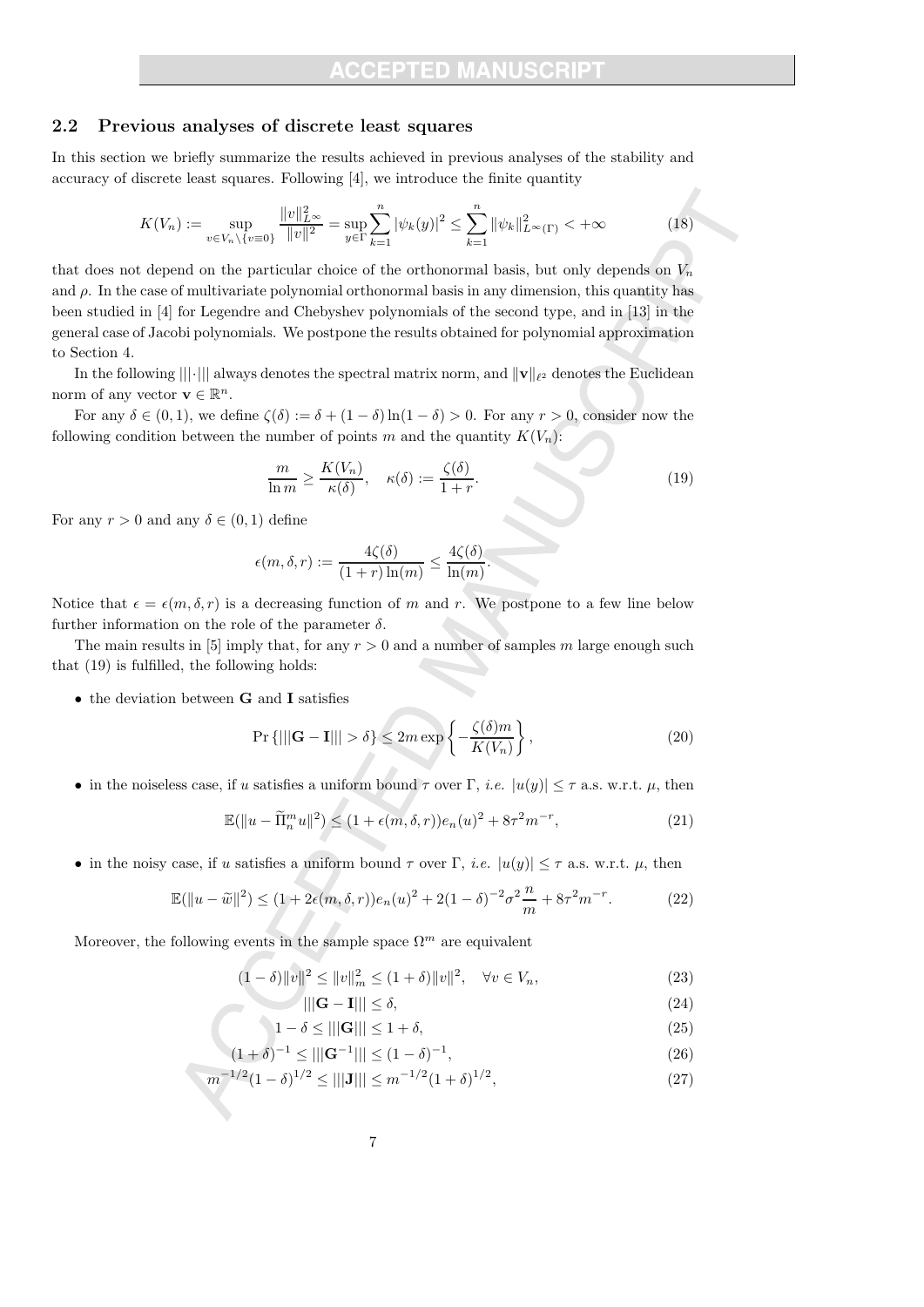and are subsets of the following larger event, belonging to  $\Omega^m$  as well:

$$
\operatorname{tr}(\mathbf{G}) \le (1+\delta)n. \tag{28}
$$

Therefore, under condition (19) the events  $(23)–(28)$  hold true with overwhelming probability, *i.e.* 

$$
\Pr\left(\text{tr}(\mathbf{G}) \le (1+\delta)n\right) \ge \Pr\left((1-\delta)\|v\|^2 \le \|v\|_m^2 \le (1+\delta)\|v\|^2, \ \forall v \in V_n\right)
$$
\n
$$
= \Pr\left(\left|\left|\mathbf{G} - \mathbf{I}\right|\right| \le \delta\right)
$$
\n
$$
= \Pr\left(1-\delta \le \|\left|\mathbf{G}\right|\| \le 1+\delta\right)
$$
\n
$$
= \Pr\left((1+\delta)^{-1} \le \|\left|\mathbf{G}^{-1}\right|\| \le (1-\delta)^{-1}\right)
$$
\n
$$
= \Pr\left(m^{-1/2}(1-\delta)^{1/2} \le \|\left|\mathbf{J}\right|\| \le m^{-1/2}(1+\delta)^{1/2}\right)
$$
\n
$$
\ge 1 - 2m \exp\left\{-\frac{\zeta(\delta)m}{K(V_n)}\right\}.
$$
\n(29)

For convenience we introduce the event

$$
\Omega_{\delta}^{m} := \{ (\mathbf{y}, \boldsymbol{\eta}) \in \Omega^{m} : ||| \mathbf{G}(\mathbf{y}) - \mathbf{I} ||| \leq \delta \} \in \Sigma^{m}, \tag{30}
$$

for which, under condition (19), we have from (20) that

$$
\Pr(\Omega^m_\delta) \ge 1 - 2m^{-r}.\tag{31}
$$

Moreover, we shall use in the following the short hand notation

$$
\mathbb{E}_+(X):=\int_{\Omega^m_\delta} X d\nu^m
$$

for any  $\Sigma^m$ -measurable random variable X.

### 3 Convergence estimates for discrete least squares

In this section we present estimates in expectation and in probability for the noisy observation model (2), with the noise models (12), (13) and (14). The results in expectation are collected in Section 3.1 and mostly recall earlier results given in [5]. The new results in probability are collected in Section 3.2. Notice that all these results hold true in the general case of noise with nonzero mean.

### 3.1 Convergence estimates in expectation

The following theorem generalizes to the case  $\overline{\eta}(y) \neq 0$  the theorem given in [5, Theorem 3].

**Theorem 1.** For any  $r > 0$  and in the case of the noise model (14) with nonzero mean: if m satisfies condition (19) and u satisfies a uniform bound  $\tau$  over  $\Gamma$ , then

$$
\mathbb{E}(\|u-\tilde{w}\|^2) \le \left(1 + \frac{2\zeta(\delta)}{(1-\delta)^2(1+r)\ln m}\right) e_n(u)^2 + \frac{2}{(1-\delta)^2} \left(\frac{\sigma^2 n}{m} + \|\overline{\eta}\|^2 \left(1 + \frac{\zeta(\delta)}{(1+r)\ln m}\right)\right) + 8\tau^2 m^{-r}.
$$
\n(32)

Proof. The proof follows closely the one given in [5, Theorem 3]. We have

$$
\mathbb{E}(\|u-\widetilde{w}\|^2) = \int_{\Omega_\delta^m} \|u-\widetilde{w}\|^2 d\nu^m + \int_{\Omega^m \setminus \Omega_\delta^m} \|u-\widetilde{w}\|^2 d\nu^m \leq \mathbb{E}_+(\|u-w\|^2) + 8\tau^2 m^{-r}.
$$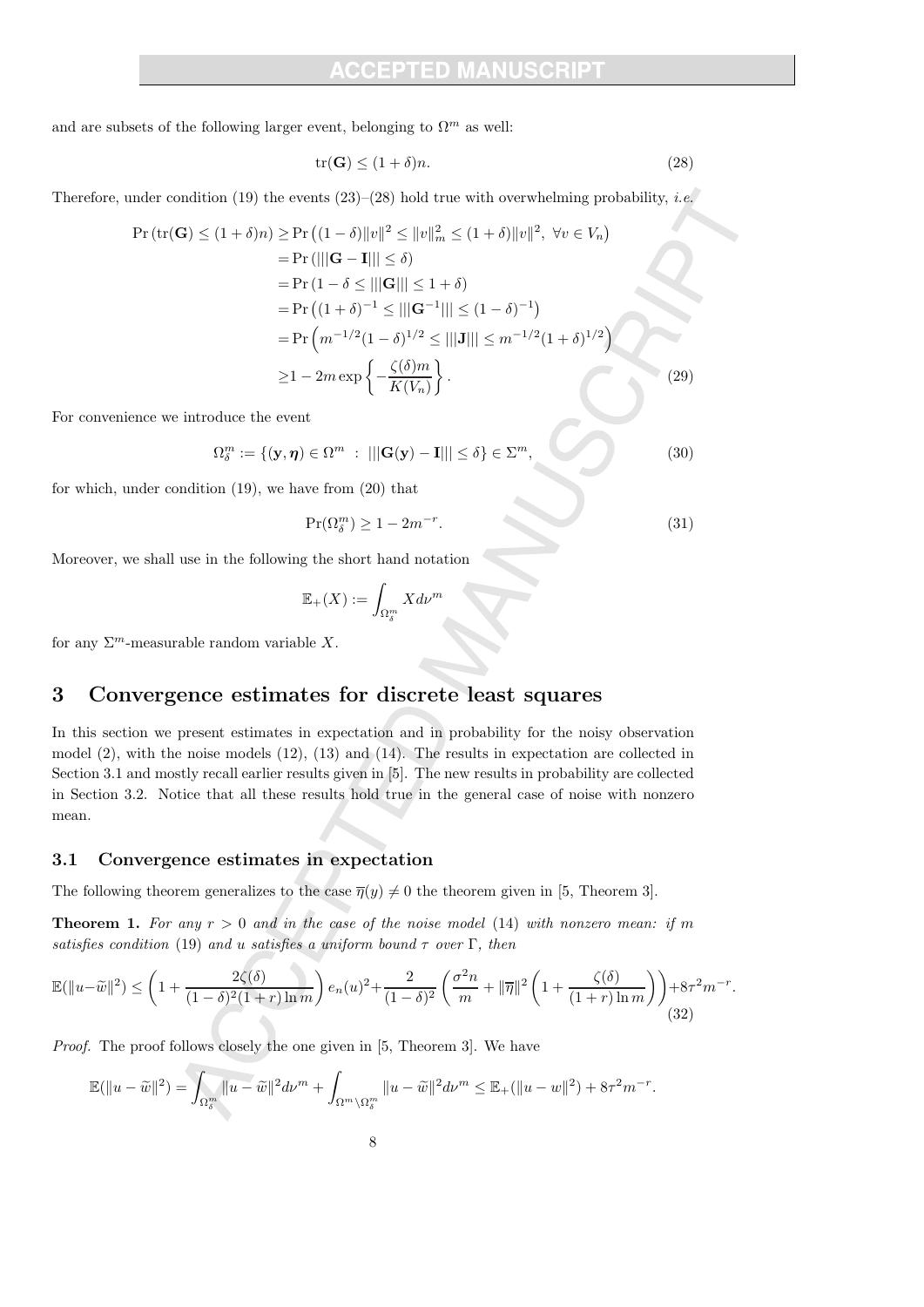Using the results in Lemma 2 in Section 5, on the event  $\Omega_{\delta}^m$  it holds that

$$
\mathbb{E}_{+}(\|u-w\|^{2}) \leq e_{n}(u)^{2} + 2(1-\delta)^{-2} \mathbb{E}_{+}(\|\mathbf{J}^{\top}\mathbf{g}\|_{\ell^{2}}^{2}) + 2(1-\delta)^{-2} \mathbb{E}_{+}(\|\mathbf{J}^{\top}\boldsymbol{\eta}\|_{\ell^{2}}^{2}) \leq e_{n}(u)^{2} + 2(1-\delta)^{-2} \mathbb{E}(\|\mathbf{J}^{\top}\mathbf{g}\|_{\ell^{2}}^{2}) + 2(1-\delta)^{-2} \mathbb{E}(\|\mathbf{J}^{\top}\boldsymbol{\eta}\|_{\ell^{2}}^{2}).
$$

Thanks to Lemma 3 in Section 5, we can bound the terms  $\mathbb{E}(\|\mathbf{J}^\top \mathbf{g}\|_{\ell^2}^2)$  and  $\mathbb{E}(\|\mathbf{J}^\top \boldsymbol{\eta}\|_{\ell^2}^2)$ , and finally obtain the thesis.  $\Box$ 

### 3.2 Convergence estimates in probability

A first bound in probability is given in the following theorem: it is valid with the general unbounded noise model (14).

**Theorem 2.** For any  $\alpha \in (0,1)$  and in the case of the noise model (14) with nonzero mean: if m satisfies the condition

$$
\frac{m}{\ln m + \ln(4\alpha^{-1})} \ge \frac{K(V_n)}{\zeta(\delta)},\tag{33}
$$

then it holds that

$$
\Pr\left(\|u-w\|^2 \le \left(1 + \frac{4\zeta(\delta)}{\alpha(1-\delta)^2 \ln(4m\alpha^{-1})}\right) e_n(u)^2 + \frac{4}{\alpha(1-\delta)^2} \left(\frac{\sigma^2 n}{m} + \|\overline{\eta}\|^2 \left(1 + \frac{\zeta(\delta)}{\ln(4m\alpha^{-1})}\right)\right)\right) > 1 - \alpha. \tag{34}
$$

*Proof.* From Lemma 2 in Section 5 it holds that, for any  $\phi > e_n(u)$ 

$$
\Pr(\|u-w\| > \phi) = \int_{\Omega_{\delta}^{m}} \mathbb{I}_{\{\|u-w\| > \phi\}} d\nu^{m} + \int_{\Omega^{m} \setminus \Omega_{\delta}^{m}} \mathbb{I}_{\{\|u-w\| > \phi\}} d\nu^{m}
$$
\n
$$
\leq \int_{\Omega_{\delta}^{m}} \mathbb{I}_{\{e_{n}(u)^{2}+2(1-\delta)^{-2}\|J^{\top}\mathbf{g}\|_{\ell^{2}}^{2}+2(1-\delta)^{-2}\|J^{\top}\eta\|_{\ell^{2}}^{2} > \phi^{2}\}} d\nu^{m} + 2m^{-r}
$$
\n
$$
\leq \int_{\Omega_{\delta}^{m}} \frac{2(1-\delta)^{-2}}{\phi^{2} - e_{n}(u)^{2}} (\|\mathbf{J}^{\top}\mathbf{g}\|_{\ell^{2}}^{2} + \|\mathbf{J}^{\top}\eta\|_{\ell^{2}}^{2}) d\nu^{m} + 2m^{-r}
$$
\n
$$
\leq \frac{2(1-\delta)^{-2}}{\phi^{2} - e_{n}(u)^{2}} (\mathbb{E}_{+}(\|\mathbf{J}^{\top}\mathbf{g}\|_{\ell^{2}}^{2}) + \mathbb{E}_{+}(\|\mathbf{J}^{\top}\eta\|_{\ell^{2}}^{2})) + 2m^{-r}
$$
\n
$$
\leq \frac{2(1-\delta)^{-2}}{\phi^{2} - e_{n}(u)^{2}} (\mathbb{E}(\|\mathbf{J}^{\top}\mathbf{g}\|_{\ell^{2}}^{2}) + \mathbb{E}(\|\mathbf{J}^{\top}\eta\|_{\ell^{2}}^{2})) + 2m^{-r}
$$
\n
$$
\leq \frac{2(1-\delta)^{-2}}{\phi^{2} - e_{n}(u)^{2}} (\frac{\kappa(\delta)}{\ln m}e_{n}(u)^{2} + \frac{n\sigma^{2}}{m} + \left(1 + \frac{\kappa(\delta)}{\ln m}\right) \|\overline{\eta}\|^{2} + 2m^{-r},
$$

where we have used the results in Lemma 3 in Section 5 to bound the terms  $\mathbb{E}(\|\mathbf{J}^\top \mathbf{g}\|_{\ell^2}^2)$  and  $\mathbb{E}(\|\mathbf{J}^\top \boldsymbol{\eta}\|_{\ell^2}^2)$ , and used the fact that condition (33) implies (19). Choosing now  $\phi$  and r such that

$$
\frac{2(1-\delta)^{-2}}{\phi^2 - e_n(u)^2} \left( \frac{\kappa(\delta)}{\ln m} e_n(u)^2 + \frac{n\sigma^2}{m} + \left( 1 + \frac{\kappa(\delta)}{\ln m} \right) \|\overline{\eta}\|^2 \right) = \frac{\alpha}{2}, \qquad 2m^{-r} = \frac{\alpha}{2},
$$
  
the final result.

leads to the

The probabilistic error bound (34) is not so satisfactory because of the factor  $1/\alpha$  multiplying the different error terms. In the noiseless case  $\eta = 0$ , such factor can be easily eliminated by bounding the discrete least-squares error by the best approximation error in the  $L^{\infty}$  norm instead of the  $L^2_{\mu}$  norm.

We now improve the result of Theorem 2 and in particular the factor  $1/\alpha$  in front of the noise term by making more assumptions on the noise, namely, that  $\tilde{\eta}$  is bounded.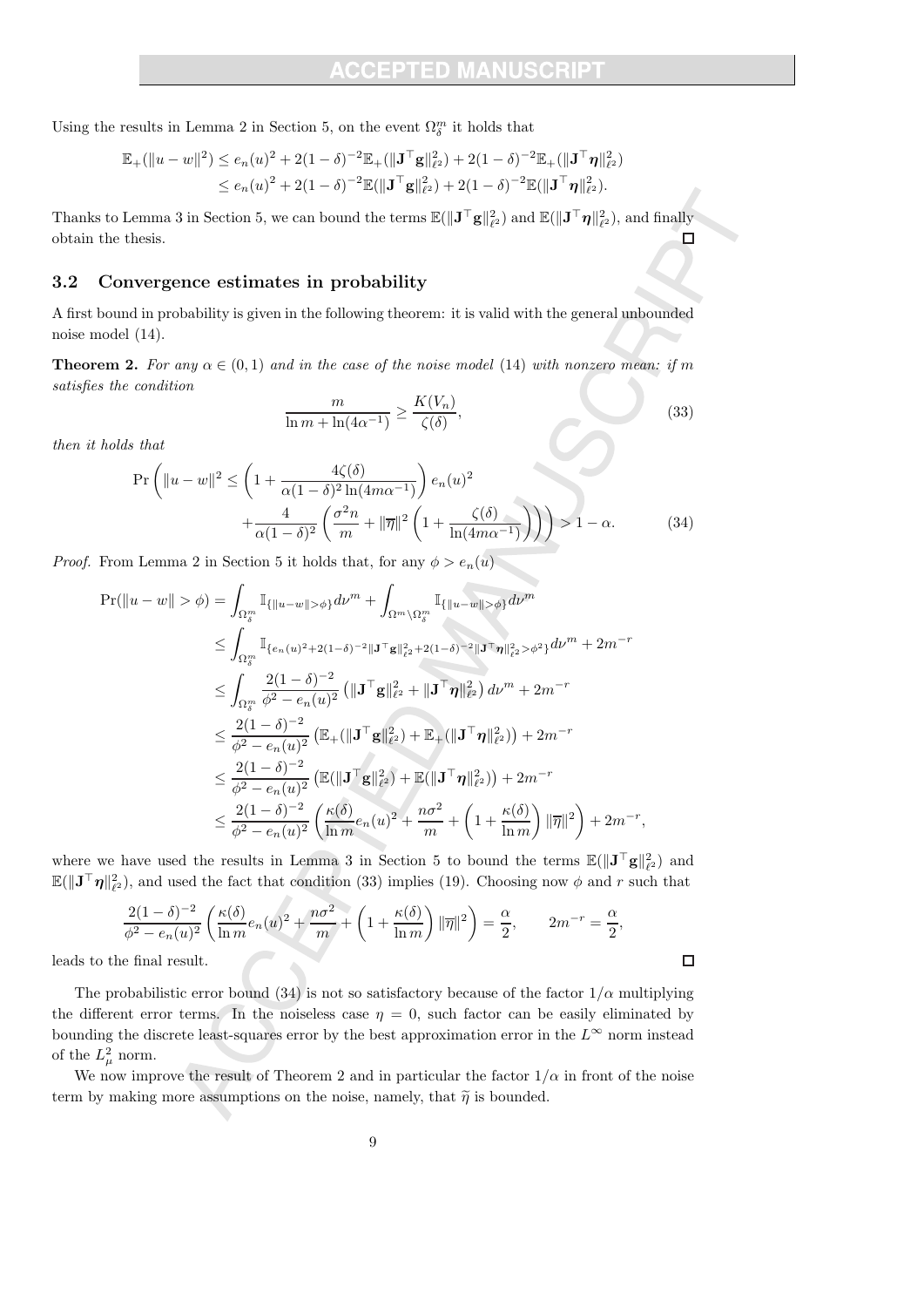**Theorem 3.** For any  $\alpha \in (0,1)$  and in the case of the noise model (13) with nonzero mean: if m satisfies the condition

$$
\frac{m}{\ln m + \ln(6\alpha^{-1})} \ge \frac{K(V_n)}{\zeta(\delta)}\tag{35}
$$

then

$$
\Pr\left(\|u-w\|^2 \le \left(1 + \frac{4\zeta(\delta)}{\alpha(1-\delta)^2 \ln(6m\alpha^{-1})}\right) e_n(u)^2 + \frac{8(1+\delta)}{(1-\delta)^2} \left(\tilde{\eta}_{max}^2 \ln(6m\alpha^{-1}) \frac{n}{m}\right) + \frac{8}{\alpha(1-\delta)^2} \left(1 + \frac{\zeta(\delta)}{\ln(6m\alpha^{-1})}\right) \|\overline{\eta}\|^2\right) > 1 - \alpha.
$$
\n(36)

*Proof.* From (61), for any  $f \in [0, 1]$  and  $\phi > e_n(u)$ , it holds that

$$
\begin{split} \Pr(\|u-w\|^{2} > \phi^{2}) & = \int_{\Omega_{0}^{m}} \mathbb{I}_{\{\|u-w\|^{2} > \phi^{2}\}} d\nu^{m} + \int_{\Omega^{m} \backslash \Omega_{\delta}^{m}} \mathbb{I}_{\{\|u-w\|^{2} > \phi^{2}\}} d\nu^{m} \\ & \leq \int_{\Omega_{0}^{m}} \mathbb{I}_{\{e_{n}(u)^{2} + 2(1-\delta)^{-2}(\|{\mathbf{J}}^{\top}\mathbf{g}\|_{\ell^{2}}^{2} + 2\|{\mathbf{J}}^{\top}\tilde{\boldsymbol{\eta}}\|_{\ell^{2}}^{2} + 2\|{\mathbf{J}}^{\top}\tilde{\boldsymbol{\eta}}\|_{\ell^{2}}^{2}) > \phi^{2}\}} d\nu^{m} + 2m^{-r} \\ & = \int_{\Omega_{0}^{m}} \mathbb{I}_{\{\|{\mathbf{J}}^{\top}\mathbf{g}\|_{\ell^{2}}^{2} + 2\|{\mathbf{J}}^{\top}\tilde{\boldsymbol{\eta}}\|_{\ell^{2}}^{2} + 2\|{\mathbf{J}}^{\top}\tilde{\boldsymbol{\eta}}\|_{\ell^{2}}^{2} > \frac{\phi^{2} - e_{n}(u)^{2}}{2(1-\delta)^{-2}}\}} d\nu^{m} + 2m^{-r} \\ & \leq \int_{\Omega_{0}^{m}} \mathbb{I}_{\{\|{\mathbf{J}}^{\top}\mathbf{g}\|_{\ell^{2}}^{2} + 2\|{\mathbf{J}}^{\top}\tilde{\boldsymbol{\eta}}\|_{\ell^{2}}^{2} > \frac{\phi^{2} - e_{n}(u)^{2}}{2(1-\delta)^{-2}}\}} d\nu^{m} + \int_{\Omega_{0}^{m}} \mathbb{I}_{\{\|{\mathbf{J}}^{\top}\tilde{\boldsymbol{\eta}}\|_{\ell^{2}}^{2} > (1-f) \frac{\phi^{2} - e_{n}(u)^{2}}{4(1-\delta)^{-2}}\}} d\nu^{m} + 2m^{-r} \\ & \leq \int_{\Omega_{0}^{m}} \frac{2(1-\delta)^{-2} \left(\|\mathbf{J}^{\top}\mathbf{g}\|_{\ell^{2}}^{2} + 2\|\mathbf{J}^{\top}\tilde{\boldsymbol{\eta}}\|_{\ell^{2}}^{2}\right)}{f(\phi^{2} - e_{n}(u)^{2})} d
$$

where we have used the results in Lemma 3 in Section 5 to bound the terms  $\mathbb{E}(\|\mathbf{J}^\top \mathbf{g}\|_{\ell^2}^2)$  and  $\mathbb{E}(\|\mathbf{J}^\top \overline{\pmb{\eta}}\|^2_{\ell^2})$ , and again the fact that condition (35) implies (19). Now we choose

$$
\phi^2 = \frac{8(1-\delta)^{-2}}{1-f}(1+r)(1+\delta)\tilde{\eta}_{\max}^2 n \frac{\ln m}{m} + e_n(u)^2,\tag{37}
$$

such that, by applying Theorem 9, it holds that

$$
\Pr\left(\|\mathbf{J}^{\top}\widetilde{\boldsymbol{\eta}}\|_{\ell^2}^2 > (1-f)\frac{\phi^2 - e_n(u)^2}{4(1-\delta)^{-2}}\right|\Omega_{\delta}^m\right) \le m^{-r}.
$$
\n
$$
r = -\frac{\ln(\alpha/6)}{1-\delta}.
$$
\n(38)

We choose

$$
r = -\frac{\ln(\alpha/6)}{\ln m}
$$

such that

$$
3m^{-r} = \frac{\alpha}{2},
$$

and  $f$  such that

$$
\frac{(1-\delta)^{-2}\left(\epsilon(m,\delta,r)e_n(u)^2+2\left(4+\epsilon(m,\delta,r)\right)\|\overline{\eta}\|^2\right)}{2f(\phi^2-e_n(u)^2)}=\frac{\alpha}{2}.\tag{39}
$$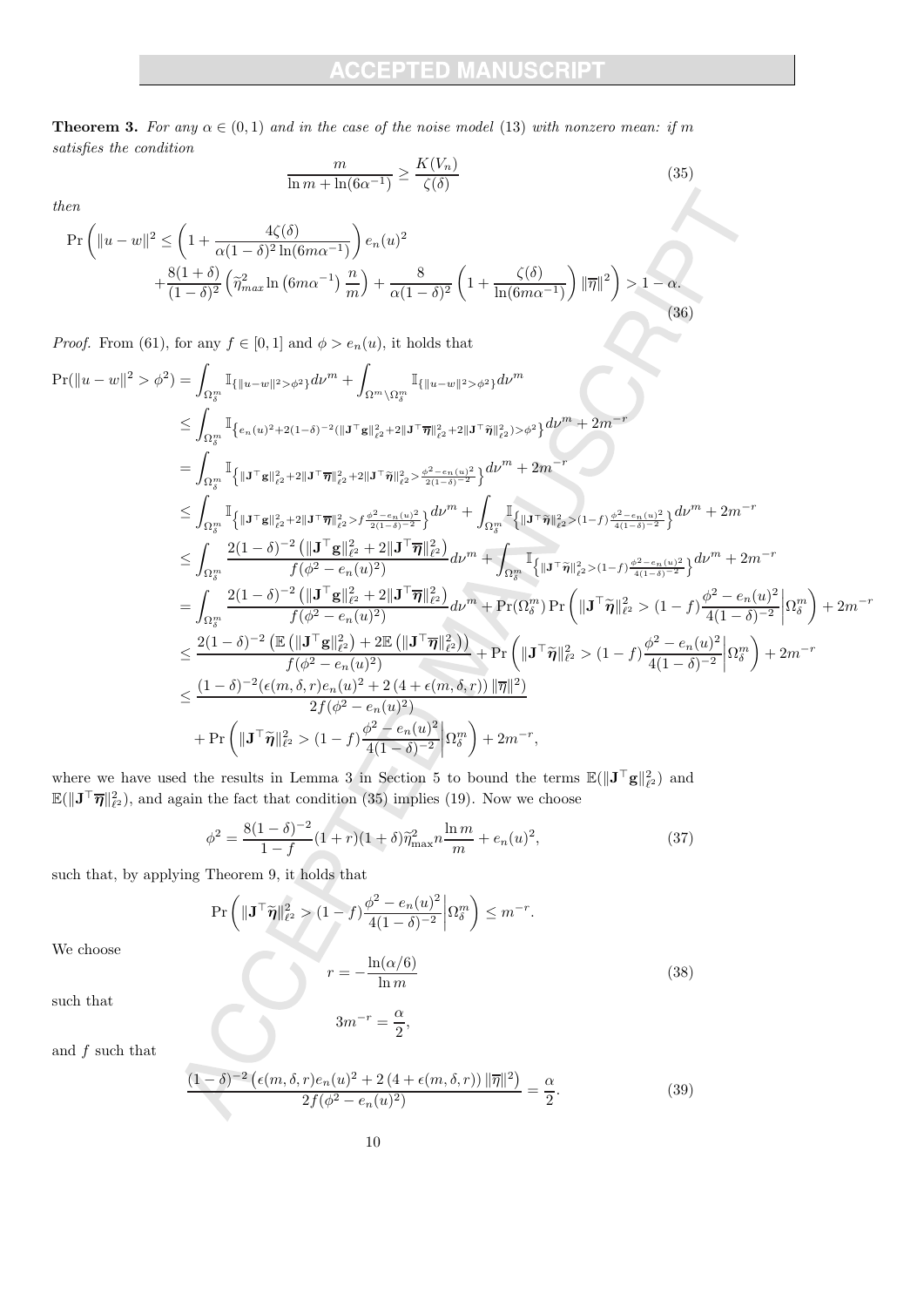By replacing the expression of  $\phi$  from (37) into (39) we obtain that

$$
f = \frac{m\left(\epsilon(m,\delta,r)e_n(u)^2 + 2\left(4 + \epsilon(m,\delta,r)\right) \|\overline{\eta}\|^2\right)}{8\alpha(1+r)(1+\delta)\overline{\eta}_{\max}^2 n \ln m + m\left(\epsilon(m,\delta,r)e_n(u)^2 + 2\left(4 + \epsilon(m,\delta,r)\right) \|\overline{\eta}\|^2\right)}.
$$
(40)

Notice that it is always true that  $0 < f < 1$ . The thesis follows by choosing  $\phi$ , r and f as in (37), (38) and (40), respectively.  $\Box$ 

In the next theorem we completely eliminate the factor  $1/\alpha$ , but at the price of introducing the  $L^{\infty}$  best approximation error in the estimate.

**Theorem 4.** For any  $\alpha \in (0,1)$  and with the noise model (12) with nonzero mean: if m satisfies the condition

$$
\frac{m}{\ln m + \ln(4\alpha^{-1})} \ge \frac{K(V_n)}{\zeta(\delta)}
$$

then

$$
\Pr\left(\|u-w\|^2 \le e_n(u)^2 + \frac{2}{1-\delta}e_n^{\infty}(u)^2 + \frac{8(1+\delta)}{(1-\delta)^{-2}}\left(\tilde{\eta}_{max}^2 \ln\left(4m\alpha^{-1}\right)\frac{n}{m}\right) + \frac{4(1+\delta)}{(1-\delta)^2}\overline{\eta}_{max}^2\right) > 1 - \alpha.
$$
 (41)

*Proof.* From (62), for any  $f \in [0, 1]$ , it holds that

$$
\begin{split} \Pr(\|u-w\|^{2} > \phi^{2}) &= \int_{\Omega_{\delta}^{m}} \mathbb{I}_{\{\|u-w\|^{2} > \phi^{2}\}} d\nu^{m} + \int_{\Omega^{m} \setminus \Omega_{\delta}^{m}} \mathbb{I}_{\{\|u-w\|^{2} > \phi^{2}\}} d\nu^{m} \\ &\leq \int_{\Omega_{\delta}^{m}} \mathbb{I}_{\left\{e_{n}(u)^{2} + 4(1-\delta)^{-2}(\|J^{\top}\tilde{\pmb{\eta}}\|_{\ell^{2}}^{2} + (1+\delta)\overline{\eta}_{\max}^{2}) + 2(1-\delta)^{-1}e_{n}^{\infty}(u)^{2} > \phi^{2}\right\}} d\nu^{m} + 2m^{-r} \\ &= \int_{\Omega_{\delta}^{m}} \mathbb{I}_{\left\{\|J^{\top}\tilde{\pmb{\eta}}\|_{\ell^{2}}^{2} > \frac{\phi^{2} - e_{n}(u)^{2} - 2(1-\delta)^{-1}(e_{n}^{\infty}(u)^{2} + 2(1-\delta)^{-1}(1+\delta)\overline{\eta}_{\max}^{2})}{4(1-\delta)^{-2}}\right\}} d\nu^{m} + 2m^{-r} \\ &= \Pr(\Omega_{\delta}^{m}) \Pr\left(\|J^{\top}\tilde{\pmb{\eta}}\|_{\ell^{2}}^{2} > \frac{\phi^{2} - e_{n}(u)^{2} - 2(1-\delta)^{-1}(e_{n}^{\infty}(u)^{2} + 2(1-\delta)^{-1}(1+\delta)\overline{\eta}_{\max}^{2})}{4(1-\delta)^{-2}}\right|\Omega_{\delta}^{m}\right) + 2m^{-r}. \end{split}
$$

Now we choose

$$
\phi^2 = 8(1+r)(1-\delta)^{-2}(1+\delta)\tilde{\eta}_{\max}^2 n \frac{\ln m}{m} + e_n(u)^2 + 2(1-\delta)^{-1} \left( e_n^{\infty}(u)^2 + 2(1-\delta)^{-1}(1+\delta)\overline{\eta}_{\max}^2 \right),\tag{42}
$$

such that, by applying Theorem 9, it holds that

$$
\Pr\left(\|\mathbf{J}^\top\widetilde{\boldsymbol{\eta}}\|^2_{\ell^2} > \frac{\phi^2 - e_n(u)^2 - 2(1-\delta)^{-1}\left(e_n^\infty(u)^2 + 2(1-\delta)^{-1}(1+\delta)\overline{\eta}_{\max}^2\right)}{4(1-\delta)^{-2}}\bigg|\Omega_\delta^m\right) \leq 2m^{-r}.
$$

We choose

$$
r = -\frac{\ln(\alpha/4)}{\ln m} \tag{43}
$$

such that

 $4m^{-r} = \alpha$ .

The thesis follows by choosing  $\phi$  and r as in (42) and (43), respectively.

A corollary of Theorem 4 is the following, where only the  $L^{\infty}$  best approximation error is used.

 $\Box$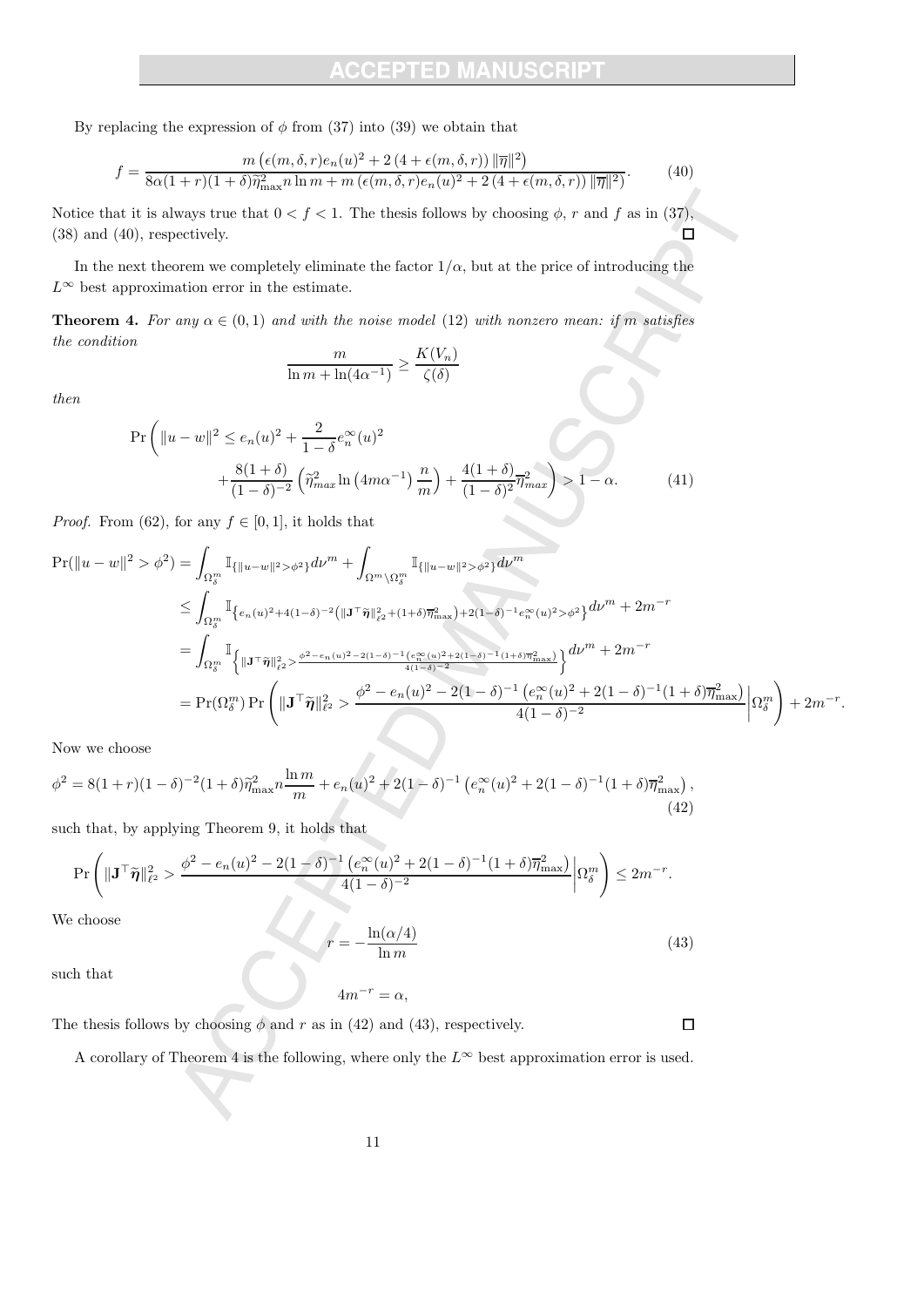**Corollary 1.** For any  $\alpha \in (0,1)$  and with the noise model (12) with nonzero mean: if the condition

$$
\frac{m}{\ln m + \ln 2\alpha^{-1}} \ge \frac{K(V_n)}{\zeta(\delta)}
$$

holds true then

$$
\Pr\left(\|u-\Pi_n^m u\|^2 \le (1+2(1-\delta)^{-1})e_n^{\infty}(u)^2 + 4(1-\delta)^{-2}(1+\delta)\eta_{max}^2\right) > 1-\alpha.
$$

*Proof.* Following the lines of the proof of Theorem 4, we choose  $\tilde{\eta} = 0$  and

$$
r = -\frac{\ln(\alpha/2)}{\ln m}
$$

since

 $2m^{-r} = \alpha$ .

Of course it holds  $e_n(u) \leq e_n^{\infty}(u)$ , and we obtain the thesis.

In the noisy case, a similar result to Corollary 1 is stated in Theorem 2.2 in [4] for the deterministic noise model.

# 4 The case of polynomial approximation  $V_n = \mathbb{P}_{\Lambda}$

In the following, we present further results concerning our analysis of the stability and accuracy properties of the discrete  $L^2$  projection, in the specific case of multivariate polynomial approximation spaces.

We now introduce further information concerning the structure of the marginal probability  $\mu$ . Given a collection of (possibly different) univariate measures  $\mu_i : \Gamma_i \to \mathbb{R}_0^+$  for any  $i = 1, \ldots, d$ , we assume that  $\mu$  can be expressed as a product measure  $\mu(y) = \prod_{i=1}^{d} \mu(y_i)$ . For any  $i = 1, \ldots, d$ , consider the (possibly different) measures  $\mu_i$  defined on the interval  $\Gamma_i$ , with corresponding densities  $\rho_i : \Gamma_i \to \mathbb{R}^+$ . We introduce the family  $(\varphi_k^i)_{k \geq 0}$  of  $L^2_{\mu_i}$ -orthonormal polynomials of degree k, *i.e.* these polynomials are orthonormal w.r.t. the weighted  $L^2$  inner product (4) with the weight being the probability density function  $\rho_i$  associated with the measure  $\mu_i$ :

$$
\int_{\Gamma_i} \varphi_j^i(y) \varphi_k^i(y) d\mu_i(y) = \int_{\Gamma_i} \varphi_j^i(y) \varphi_k^i(y) \rho_i(y) d\lambda(y) = \int_{\Gamma_i} \varphi_j^i(y) \varphi_k^i(y) \rho_i(y) dy = \delta_{jk}.
$$

We introduce the gamma function  $\Gamma(\theta) := \int_0^{+\infty} t^{\theta-1} e^{-t} dt$  with  $\text{Re}(\theta) > 0$  then extended by analytic continuation, and the beta function  $\mathcal{B}(\theta_1, \theta_2) := \Gamma(\theta_1)\Gamma(\theta_2)/\Gamma(\theta_1+\theta_2)$  for any  $\theta_1, \theta_2 > -1$ . We focus on the univariate Jacobi weight,

$$
\rho_J^{\theta_1, \theta_2}(y) = \left(2^{\theta_1 + \theta_2 + 1} \mathcal{B}(\theta_1 + 1, \theta_2 + 1)\right)^{-1} (1 - y)^{\theta_1} (1 + y)^{\theta_2}, \quad y \in [-1, 1],
$$
 (46)

with real shape parameters  $\theta_1, \theta_2 > -1$  which leads to the family of univariate Jacobi polynomials  $(J_k^{\theta_1,\theta_2})_{k\geq 0}$ . Remarkable instances of Jacobi polynomials are Legendre polynomials when  $\theta_1$  $\theta_2 = 0$ , and Chebyshev polynomials of the first kind when  $\theta_1 = \theta_2 = -1/2$ . Notice that the weight (46) is normalized such that it integrates to one over the whole support, also known as probabilistic orthonormalization. The Jacobi weight  $\rho_J^{\theta_1,\theta_2}$  corresponds, up to a translation in the parameters  $\theta_1, \theta_2$  and in the support, to the standard beta probability density function.

Given a d-dimensional set  $\Lambda \subseteq \mathcal{F} := \mathbb{N}_0^d$  of multi-indices, we define the polynomial space  $\mathbb{P}_{\Lambda} = \mathbb{P}_{\Lambda}(\Gamma)$  as

$$
\mathbb{P}_{\Lambda}:=\mathrm{span}\{\psi_{\boldsymbol{q}}:\boldsymbol{q}\in\Lambda\},\
$$

 $\Box$ 

 $(44)$ 

 $(45)$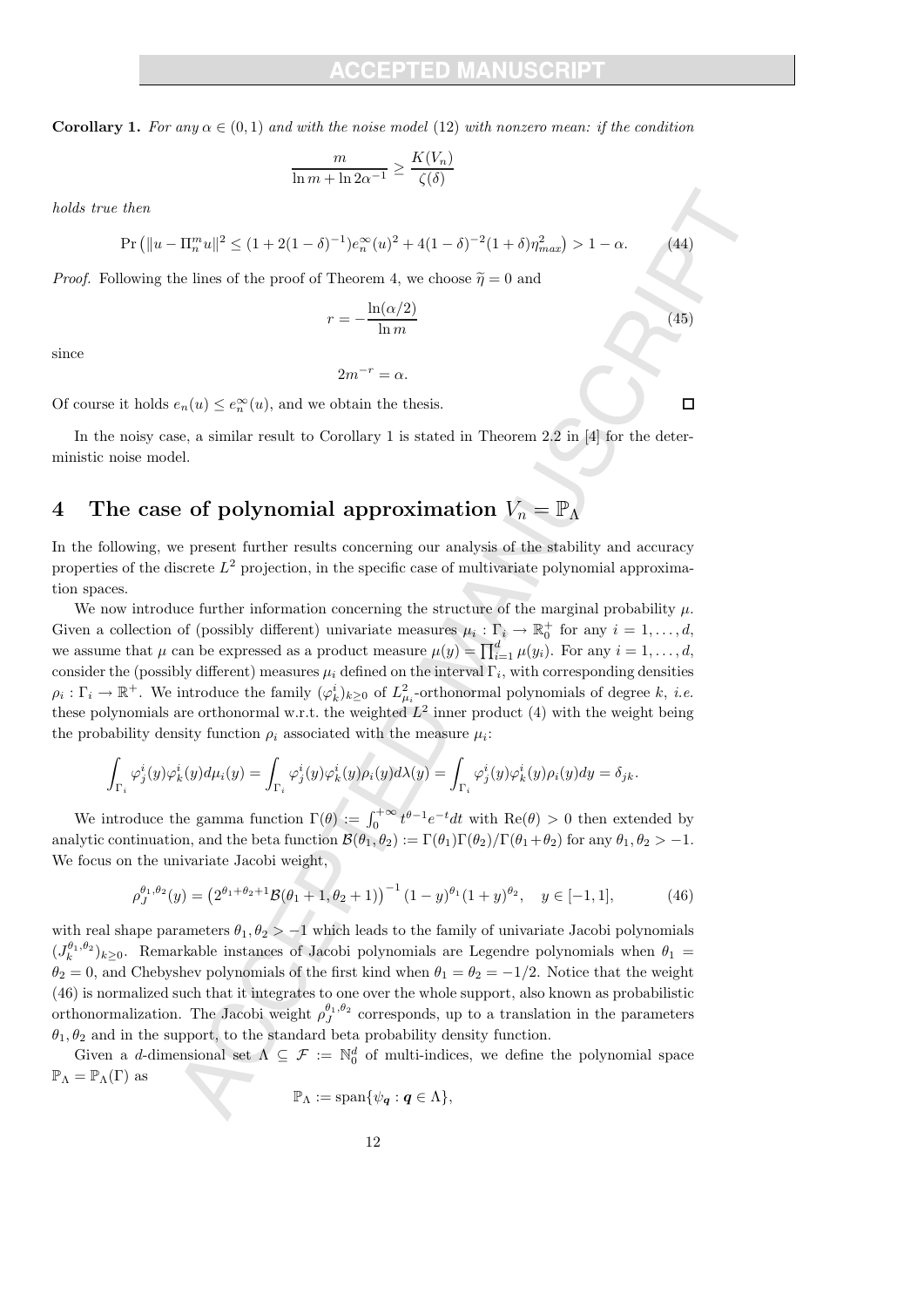with each multivariate polynomial basis function being defined as

$$
\psi_{\mathbf{q}}(y) := \prod_{i=1}^{d} \varphi_{q_i}^i(y_i), \quad y \in \Gamma,
$$
\n(47)

by tensorization of the univariate families of  $L^2_{\rho_i}$ -orthonormal polynomials. This setting can be extended to the case  $d = +\infty$  by taking  $\Lambda = \mathcal{F}$ , *i.e.* the set of finitely supported sequences  $(q_1, q_2, \ldots)$  and observing that  $\varphi_0 = 1$  for any probability density function  $\rho$ , so that the product in (47) has only a finite number of factors different than 1. We denote the cardinality of the multi-index set  $\Lambda$  by  $\#\Lambda$ .

The discrete seminorm becomes a norm almost surely over  $\mathbb{P}_{\Lambda}$ , provided the points are distinct and their number satisfies  $m \geq \dim(\mathbb{P}_{\Lambda})$ .

In the case of polynomial approximation we set  $V_n = \mathbb{P}_{\Lambda}$  with  $n = \dim(\mathbb{P}_{\Lambda}) = \#\Lambda$ .

**Definition 1** (Ordering  $\leq$  for multi-indices). For any  $q, p \in \mathcal{F}$ , the ordering  $q \leq p$  means that  $q_i \leq p_i$  for any  $i = 1, \ldots, d$ .

**Definition 2** (Downward closed multi-index set). In any dimension d, a multi-index set  $\Lambda \subset \mathcal{F}$ is downward closed (or it is a lower set) if

$$
q\in \Lambda \implies p\in \Lambda, \ \forall p\leq q.
$$

The following lemma merges the results proven in [4, 13] concerning upper bounds on the quantity K defined in (18) for Jacobi polynomials. The polynomial space  $\mathbb{P}_{\Lambda}$  is uniquely determined from the multi-index set  $\Lambda$ , and therefore we shorten the notation to  $K(\Lambda) = K(\mathbb{P}_{\Lambda}) = K(V_n)$ .

**Lemma 1.** In any dimension d, for any downward closed set  $\Lambda \subset \mathcal{F}$  the quantity K with Jacobi polynomials  $(J_k^{\theta_1,\theta_2})_{k\geq 0}$  and any  $\theta_1, \theta_2 \in \mathbb{N}_0$  satisfies

$$
K(\Lambda) \leq (\#\Lambda)^{2\max\{\theta_1, \theta_2\}+2},\tag{48}
$$

and with Chebyshev polynomials of the first kind  $(J_k^{\theta_1,\theta_2})_{k\geq 0}$  and  $\theta_1 = \theta_2 = -1/2$  satisfies

$$
K(\Lambda) \le (\#\Lambda)^{\ln 3/\ln 2}.\tag{49}
$$

In particular for Legendre polynomials  $(J_k^{\theta_1,\theta_2})_{k\geq 0}$  and  $\theta_1 = \theta_2 = 0$  it holds

$$
K(\Lambda) \leq (\# \Lambda)^2.
$$

We denote by  $\Pi_{\Lambda}^{m}$  and  $\Pi_{\Lambda}$  the discrete and continuous  $L^{2}$  projections in the case of polynomial approximation. In what follows, we state the convergence results for the discrete least-squares approximation in expectation, both in the noiseless case (from [4]) and in the noisy case as a consequence of Theorem 1, and the results in probability, which are consequences of Theorems 2, 3, 4, Corollary 1 and [4, Theorem 3] in the noiseless case.

**Theorem 5.** For any  $r > 0$ , any  $\delta \in (0,1)$  and any downward closed multi-index set  $\Lambda \subset \mathbb{N}_0^d$ , if m satisfies

$$
\frac{m}{\ln m} \ge \frac{1+r}{\zeta(\delta)} (\#\Lambda)^{2\max\{\theta_1, \theta_2\}+2} \tag{50}
$$

with Jacobi polynomials  $(J_k^{\theta_1,\theta_2})_{k\geq 0}$  and any  $\theta_1, \theta_2 \in \mathbb{N}_0$ , or if m satisfies

$$
\frac{m}{\ln m} \ge \frac{1+r}{\zeta(\delta)} (\# \Lambda)^{(\ln 3/\ln 2)} \tag{51}
$$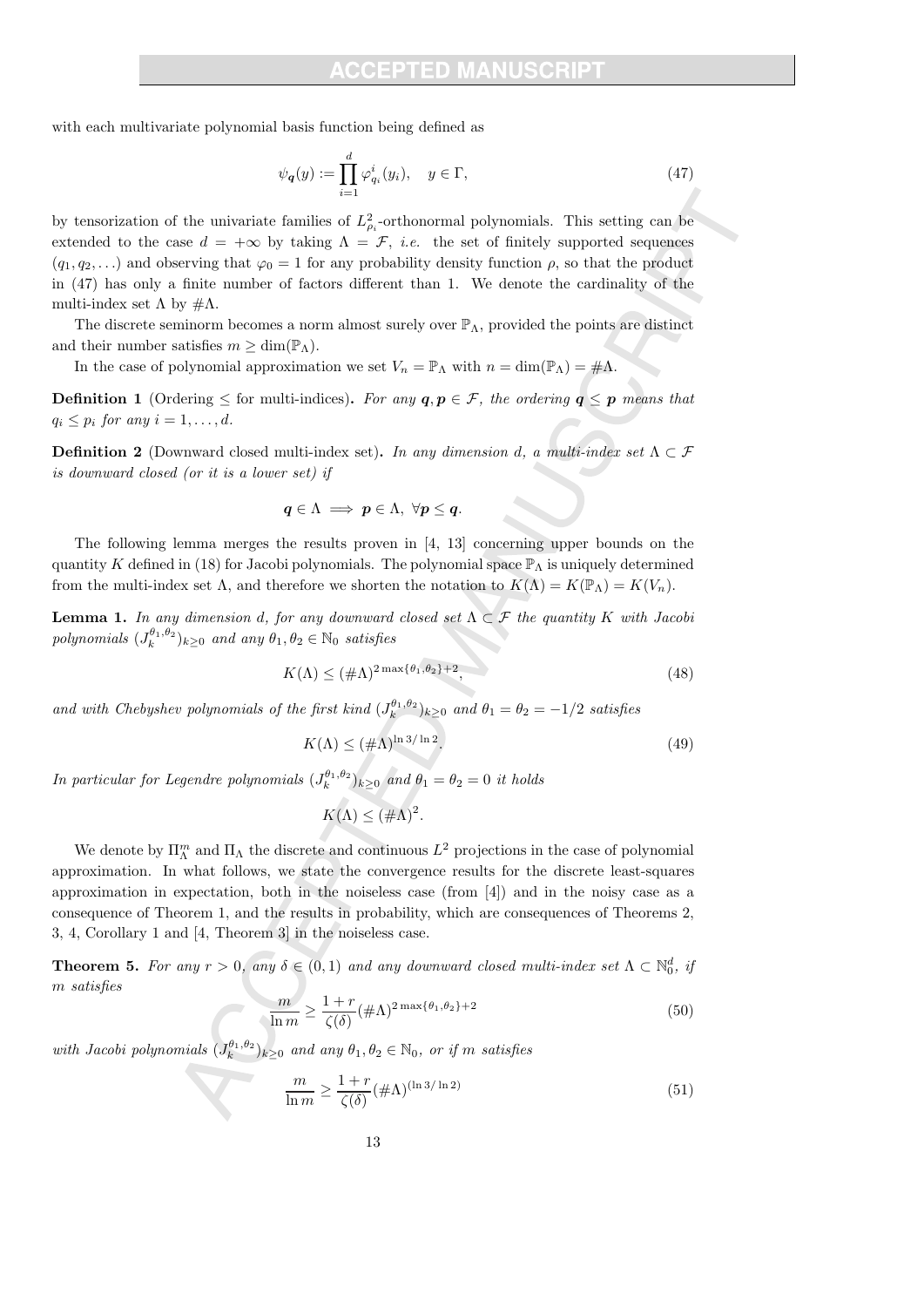with Chebyshev polynomials of the first kind  $(J_k^{\theta_1,\theta_2})_{k\geq 0}$  and  $\theta_1 = \theta_2 = -1/2$ , then for any  $u \in$  $L^{\infty}(\Gamma)$  with  $||u||_{L^{\infty}(\Gamma)} \leq \tau$ , the following holds: in the case of the noiseless model

$$
\mathbb{E}\left(\|u-\widetilde{\Pi}_{\Lambda}^m u\|^2\right) \le \left(1+\frac{4\zeta(\delta)}{(1+r)\ln m}\right) \|u-\Pi_{\Lambda}u\|^2 + 8\tau^2 m^{-r},\tag{52}
$$

and in the case of the noise model (14) with nonzero mean

$$
\mathbb{E}(\|u-\widetilde{w}\|^2) \le \left(1 + \frac{2\zeta(\delta)}{(1-\delta)^2(1+r)\ln m}\right) e_n(u)^2 + \frac{2}{(1-\delta)^2} \left(\frac{\sigma^2 \# \Lambda}{m} + \|\overline{\eta}\|^2 \left(1 + \frac{\zeta(\delta)}{(1+r)\ln m}\right)\right) + 8\tau^2 m^{-r}.
$$
\n(53)

**Theorem 6.** For any  $\alpha \in (0,1)$ , any  $s \geq 1$ , any  $\delta \in (0,1)$  and any downward closed multi-index set  $\Lambda \subset \mathbb{N}_0^d$ , consider the following conditions between m and  $\#\Lambda$ :  $\langle \cdot \rangle$ 

$$
\frac{m}{\ln m + \ln(s\alpha^{-1})} \ge \frac{1}{\zeta(\delta)} (\# \Lambda)^{2\max\{\theta_1, \theta_2\}+2}
$$
\n(54)

with Jacobi polynomials  $(J_k^{\theta_1,\theta_2})_{k\geq 0}$  and any  $\theta_1, \theta_2 \in \mathbb{N}_0$ , or

$$
\frac{m}{\ln m + \ln(s\alpha^{-1})} \ge \frac{1}{\zeta(\delta)} (\# \Lambda)^{(\ln 3/\ln 2)} \tag{55}
$$

with Chebyshev polynomials of the first kind  $(J_k^{0_1, \theta_2})_{k \geq 0}$  and  $\theta_1 = \theta_2 = -1/2$ .

• In the case of the noiseless model, under condition (54) or (55) with  $s = 2$  it holds that

$$
\Pr\left(\|u - \Pi_{\Lambda}^m u\| \le \left(1 + \sqrt{\frac{1}{1-\delta}}\right) e_n^{\infty}(u)\right) \ge 1 - \alpha,
$$
  

$$
\Pr\left(\text{cond}(\mathbf{G}) \le \frac{1+\delta}{1-\delta}\right) \ge 1 - \alpha.
$$

• In the case of the noise model (14) with nonzero mean, under condition (54) or (55) with  $s = 4$  it holds that

$$
\Pr\left(\|u-w\|^2 \le \left(1 + \frac{4\zeta(\delta)}{\alpha(1-\delta)^2 \ln(4m\alpha^{-1})}\right) e_n(u)^2 + \frac{4}{\alpha(1-\delta)^2} \left(\frac{\sigma^2 \# \Lambda}{m} + \|\overline{\eta}\|^2 \left(1 + \frac{\zeta(\delta)}{\ln(4m\alpha^{-1})}\right)\right)\right) > 1 - \alpha. \tag{56}
$$

• In the case of the noise model (13) with nonzero mean, under condition (54) or (55) with  $s = 6$  it holds that,

$$
\Pr\left(\|u-w\|^2 \le \left(1 + \frac{4\zeta(\delta)}{\alpha(1-\delta)^2\ln(6m\alpha^{-1})}\right) e_n(u)^2 + \frac{8(1+\delta)}{(1-\delta)^2} \left(\tilde{\eta}_{max}^2 \ln\left(6m\alpha^{-1}\right)\frac{\#\Lambda}{m}\right) + \frac{8}{\alpha(1-\delta)^2} \left(1 + \frac{\zeta(\delta)}{\ln(6m\alpha^{-1})}\right) \|\overline{\eta}\|^2\right) > 1-\alpha. \tag{57}
$$

• In the case of the noise model  $(12)$  with nonzero mean, under condition  $(54)$  or  $(55)$  with  $s = 4$  it holds that

$$
\Pr\left(\|u-w\|^2 \le e_n(u)^2 + \frac{2}{1-\delta}e_n^{\infty}(u)^2 + \frac{8(1+\delta)}{(1-\delta)^{-2}}\left(\tilde{\eta}_{max}^2 \ln\left(4m\alpha^{-1}\right)\frac{\#\Lambda}{m}\right) + \frac{4(1+\delta)}{(1-\delta)^2}\overline{\eta}_{max}^2\right) > 1-\alpha. \tag{58}
$$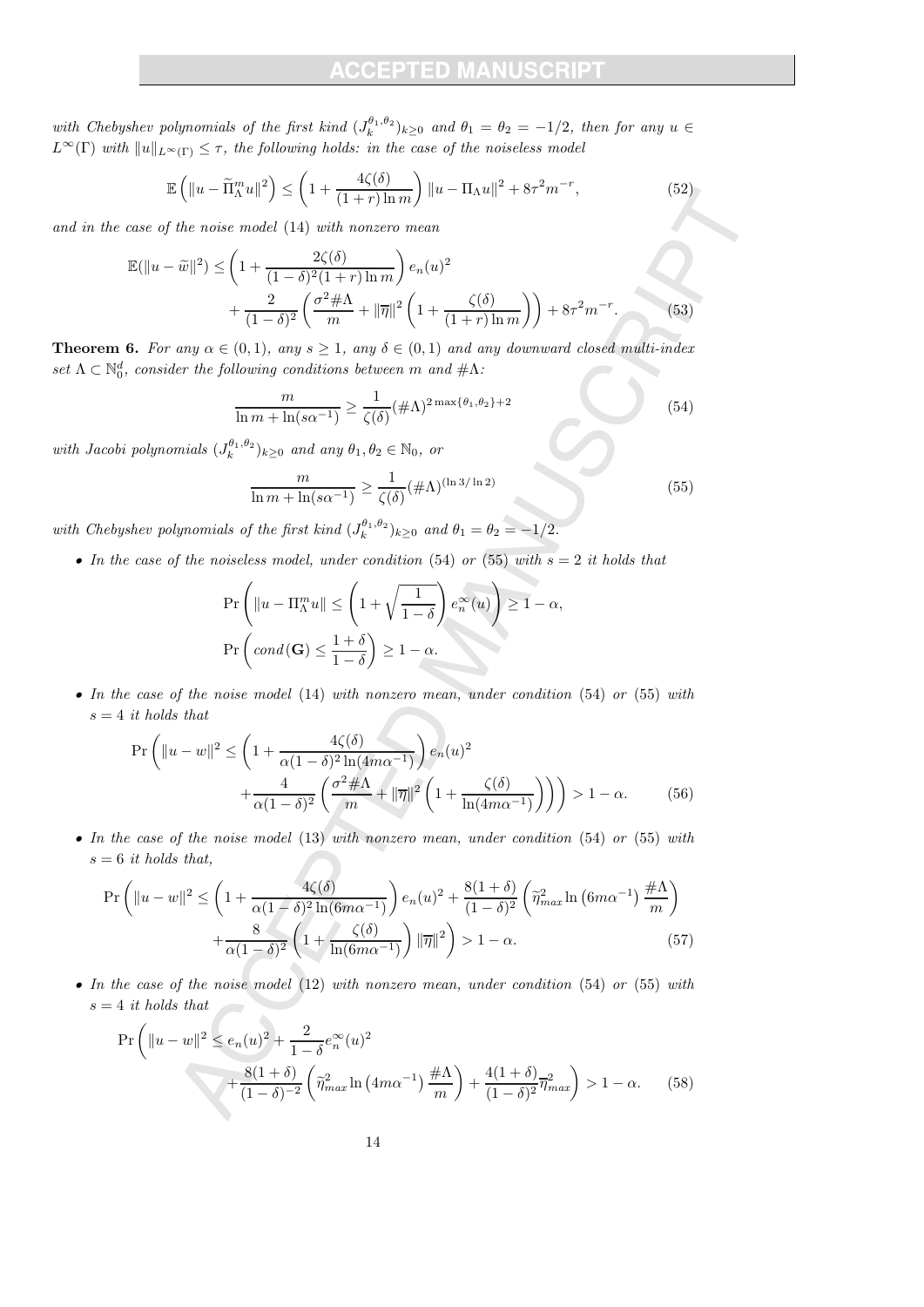• In the case of the noise model (12) with nonzero mean, under condition (54) or (55) with  $s = 2$  it holds that

$$
\Pr\left(\|u - \Pi_n^m u\|^2 \le (1 + 2(1 - \delta)^{-1})e_n^{\infty}(u) + 4(1 - \delta)^{-2}(1 + \delta)\eta_{max}^2\right) > 1 - \alpha. \tag{59}
$$

### 5 Intermediate results

This section collects some intermediate results that have been used to prove our convergence estimates in Section 3.

**Lemma 2.** On the event  $\Omega_{\delta}^{m}$  it holds that

$$
||u - w||^2 \leq e_n(u)^2 + 2(1 - \delta)^{-2} \left( \|\mathbf{J}^\top \mathbf{g}\|_{\ell^2}^2 + \|\mathbf{J}^\top \boldsymbol{\eta}\|_{\ell^2}^2 \right)
$$
 (60)

$$
\leq e_n(u)^2 + 2(1 - \delta)^{-2} \left( \|\mathbf{J}^\top \mathbf{g}\|_{\ell^2}^2 + 2\|\mathbf{J}^\top \overline{\boldsymbol{\eta}}\|_{\ell^2}^2 + 2\|\mathbf{J}^\top \widetilde{\boldsymbol{\eta}}\|_{\ell^2}^2 \right) \tag{61}
$$

and, in the case of bounded offset,

$$
||u - w||^2 \le e_n(u)^2 + 4(1 - \delta)^{-2} \left( ||\mathbf{J}^\top \tilde{\boldsymbol{\eta}}||_{\ell^2}^2 + (1 + \delta)\overline{\boldsymbol{\eta}}_{max}^2 \right) + 2(1 - \delta)^{-1} e_n^{\infty}(u)^2.
$$
 (62)

*Proof.* On the event  $\Omega_{\delta}^{m}$  we have

$$
||u - w||^2 = ||u - \Pi_n u - \Pi_n^m (u - \Pi_n u) + \Pi_n^m u - w||^2
$$
  
\n
$$
\le ||u - \Pi_n u||^2 + 2||\Pi_n^m (u - \Pi_n u)||^2 + 2||\Pi_n^m u - w||^2
$$
  
\n
$$
= e_n(u)^2 + 2||\mathbf{G}^{-1}\mathbf{J}^\top \mathbf{g}||_{\ell^2}^2 + 2||\mathbf{G}^{-1}\mathbf{J}^\top \mathbf{\eta}||_{\ell^2}^2
$$
\n(63)

$$
\leq e_n(u)^2 + 2(1 - \delta)^{-2} \|\mathbf{J}^\top \mathbf{g}\|_{\ell^2}^2 + 2(1 - \delta)^{-2} \|\mathbf{J}^\top \boldsymbol{\eta}\|_{\ell^2}^2
$$
\n
$$
\leq e_n(u)^2 + 2(1 - \delta)^{-2} \|\mathbf{J}^\top \mathbf{g}\|_{\ell^2}^2 + 4(1 - \delta)^{-2} \left(\|\mathbf{J}^\top \boldsymbol{\overline{\eta}}\|_{\ell^2}^2 + \|\mathbf{J}^\top \boldsymbol{\widetilde{\eta}}\|_{\ell^2}^2\right),
$$
\n(64)

where  $g$  is the vector with elements defined in  $(6)$ . At  $(64)$  we have proven  $(60)$ . Then we have exploited the upper bound in (26), the splitting (9), the triangular inequality and  $(a + b)^2 \le$  $2(a^2 + b^2)$ ,  $\forall a, b \ge 0$  to obtain (61). To prove (62), we start from (63), estimate the term

$$
\|\Pi_n^m(u - \Pi_n u)\|^2 \le (1 - \delta)^{-1} \|\Pi_n^m u - \Pi_n u\|_m^2 \le (1 - \delta)^{-1} \|u - \Pi_n u\|_m^2 \le (1 - \delta)^{-1} \|u - \Pi_n u\|_{L^\infty}^2
$$

using (23) and estimate the term

$$
\|\Pi_{n}^{m} u - w\|^{2} \leq 2\|\Pi_{n}^{m} u - w + \Pi_{n}^{m} \overline{\eta}\|^{2} + 2\|\Pi_{n}^{m} \overline{\eta}\|^{2}
$$
  
= 2 $\|\mathbf{G}^{-1} \mathbf{J}^{\top} \widetilde{\eta}\|_{\ell^{2}}^{2} + 2\|\mathbf{G}^{-1} \mathbf{J}^{\top} \overline{\eta}\|_{\ell^{2}}^{2}$   

$$
\leq 2(1 - \delta)^{-2} \|\mathbf{J}^{\top} \widetilde{\eta}\|_{\ell^{2}}^{2} + 2(1 - \delta)^{-2} \|\mathbf{J}^{\top} \overline{\eta}\|_{\ell^{2}}^{2}
$$
  

$$
\leq 2(1 - \delta)^{-2} \|\mathbf{J}^{\top} \widetilde{\eta}\|_{\ell^{2}}^{2} + 2(1 - \delta)^{-2} \|\mathbf{J}^{\top} \|\overline{\eta}\|^{2}
$$
  

$$
\leq 2(1 - \delta)^{-2} \|\mathbf{J}^{\top} \widetilde{\eta}\|_{\ell^{2}}^{2} + 2(1 - \delta)^{-2} (1 + \delta) \overline{\eta}_{\max}^{2}
$$

using the splitting  $(9)$ ,  $(26)$  and  $(27)$ .

**Lemma 3.** Under condition  $(19)$  it holds that

$$
\mathbb{E}(\|\mathbf{J}^{\top}\mathbf{g}\|_{\ell^2}^2) \leq \frac{\kappa(\delta)}{\ln m} e_n(u)^2,
$$
\n(65)

 $\Box$ 

$$
\mathbb{E}(\|\mathbf{J}^{\top}\boldsymbol{\eta}\|_{\ell^2}^2) \leq \frac{n\sigma^2}{m} + \left(1 + \frac{\kappa(\delta)}{\ln m}\right) \|\overline{\eta}\|^2, \tag{66}
$$

$$
\mathbb{E}(\|\mathbf{J}^{\top}\overline{\boldsymbol{\eta}}\|_{\ell^2}^2) \leq \left(1 + \frac{\kappa(\delta)}{\ln m}\right) \|\overline{\eta}\|^2. \tag{67}
$$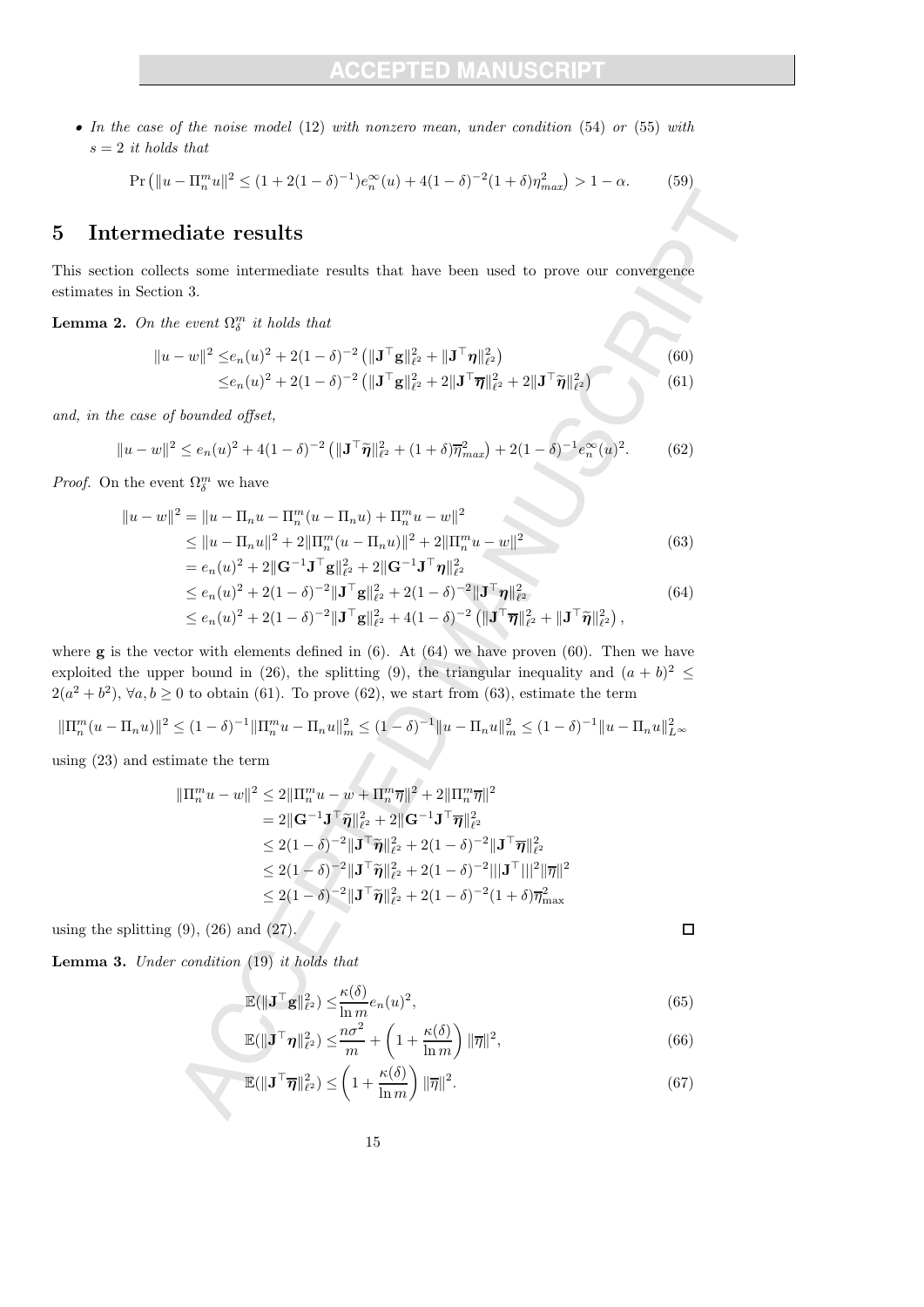*Proof.* The term  $\mathbb{E}(\|\mathbf{J}^\top \mathbf{g}\|_{\ell^2}^2)$  is estimated in [5, Theorem 2] and it holds

$$
\mathbb{E}(\|\mathbf{J}^\top \mathbf{g}\|_{\ell^2}^2|) \le \frac{K(V_n)}{m} \|u - \Pi_n u\|^2 \le \frac{\kappa(\delta)}{\ln m} e_n(u)^2.
$$

For the term  $\mathbb{E}(\|\mathbf{J}^\top \boldsymbol{\eta}\|^2_{\ell^2})$ , following [5, Theorem 3] and denoting  $\widetilde{\eta}_j := \eta_j - \overline{\eta}(y_j)$  for any  $j =$  $1, \ldots, m$ , we have

$$
\mathbb{E}(\|\mathbf{J}^{\top}\boldsymbol{\eta}\|_{\ell^2}^2) = \mathbb{E}\left(\sum_{i=1}^n \left(\frac{1}{m}\sum_{j=1}^m \eta_j \psi_i(y_j)\right)^2\right)
$$
\n
$$
= \sum_{i=1}^n \frac{1}{m^2} \left(\sum_{j=1}^m \mathbb{E}((\eta_j)^2 \psi_i(y_j)^2) + \sum_{j\neq k} \mathbb{E}(\eta_j \eta_k \psi_i(y_j) \psi_i(y_k))\right)
$$
\n
$$
= \sum_{i=1}^n \frac{1}{m^2} \left(\sum_{j=1}^m \mathbb{E}((\widetilde{\eta}_j)^2 \psi_i(y_j)^2) + \sum_{j=1}^m \mathbb{E}(\overline{\eta}(y_j)^2 \psi_i(y_j)^2) + \sum_{j\neq k} \mathbb{E}(\overline{\eta}(y_j)\overline{\eta}(y_k) \psi_i(y_j) \psi_i(y_k))\right)
$$
\n
$$
= \sum_{i=1}^n \frac{1}{m^2} \left(m \mathbb{E}(\mathbb{E}(\widetilde{\eta}^2|y)\psi_i(y)^2) + m \mathbb{E}(\overline{\eta}^2 \psi_i^2) + m(m-1) \mathbb{E}(\overline{\eta}\psi_i)^2\right)
$$
\n
$$
\leq \frac{n\sigma^2}{m} + \left(\frac{K(V_n)}{m} + 1 - \frac{1}{m}\right) \|\overline{\eta}\|^2
$$
\n
$$
\leq \frac{n\sigma^2}{m} + \left(1 + \frac{\kappa(\delta)}{\ln m}\right) \|\overline{\eta}\|^2.
$$

As a minor product from above we obtain

$$
\mathbb{E}(\|\mathbf{J}^{\top}\overline{\boldsymbol{\eta}}\|_{\ell^2}^2) = \mathbb{E}\left(\sum_{i=1}^n \left(\frac{1}{m}\sum_{j=1}^m \overline{\eta}_j \psi_i(y_j)\right)^2\right)
$$
  
\n
$$
= \sum_{i=1}^n \frac{1}{m^2} \left(\sum_{j=1}^m \mathbb{E}((\overline{\eta}_j)^2 \psi_i(y_j)^2) + \sum_{j\neq k} \mathbb{E}(\overline{\eta}_j \overline{\eta}_k \psi_i(y_j) \psi_i(y_k)\right)
$$
  
\n
$$
= \sum_{i=1}^n \frac{1}{m^2} \left(m \mathbb{E}(\overline{\eta}^2 \psi_i^2) + m(m-1) \mathbb{E}(\overline{\eta} \psi_i)^2\right)
$$
  
\n
$$
\leq \left(\frac{K(V_n)}{m} + 1 - \frac{1}{m}\right) \|\overline{\eta}\|^2
$$
  
\n
$$
\leq \left(1 + \frac{\kappa(\delta)}{\ln m}\right) \|\overline{\eta}\|^2.
$$

 $\Box$ 

# 5.1 A large deviation estimate for the noise term  $J<sup>T</sup> \eta$

In this section we analyze the noise term  $J^{\top}\eta$  with arguments coming from the theory of large deviations [8, 21]. The main result of this section is Theorem 9. The final goal is achieved in Theorem 3 and Theorem 4, which contain a result in probability for the noisy case similar to Theorem 2, but it is proven using Theorem 9 instead of (66) in Lemma 3 to bound the term  $\mathbb{E}(\|\mathbf{J}^\top \boldsymbol{\eta}\|^2_{\ell^2})$ . We start with a technical lemma.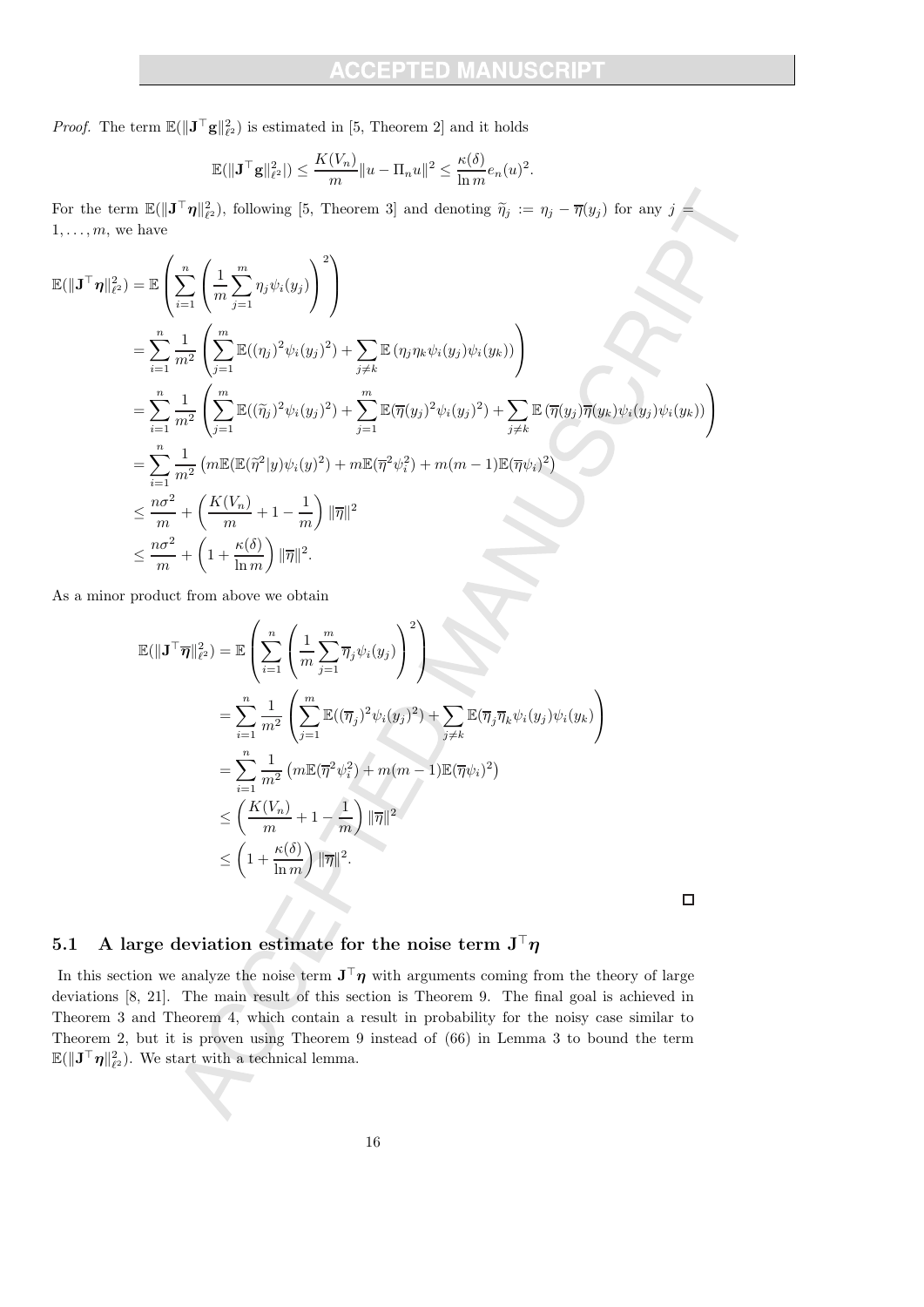**Lemma 4.** For any  $L \geq 0$ , given n random variables  $\mathcal{M}_1, \ldots, \mathcal{M}_n$  and for any nonnegative reals  $l_1, \ldots, l_n$  such that  $\sum_{k=1}^n l_k = L$  it holds that

$$
\Pr\left(\sum_{k=1}^{n} \mathcal{M}_k^2 > L\right) \le \sum_{k=1}^{n} \Pr\left(\mathcal{M}_k^2 > l_k\right). \tag{68}
$$

Proof. Indeed we have the following inclusions between probability events:

$$
\left\{\sum_{k=1}^n \mathcal{M}_k^2 < \sum_{k=1}^n l_k\right\} \supseteq \left\{\mathcal{M}_k^2 < l_k, \ \forall \ k \in \{1,\ldots,n\}\right\} = \bigcap_{k=1}^n \left\{\mathcal{M}_k^2 < l_k\right\},\
$$

and we conclude by switching to complementary events and using the subadditivity property of probability.  $\Box$ 

Notice that, in Lemma 4, the random variables are not assumed to be independent. In the proof of Theorem 9 we use Lemma 4 with random variables that are mutually dependent on each other. We recall now the standard Hoeffding's inequality and a conditional version of it that will be used in the proof of Theorem 9.

**Theorem 7** (Hoeffding's inequality). For any  $t \geq 0$ , given m independent random variables  $\mathcal{X}_1, \ldots, \mathcal{X}_m$  almost surely bounded, i.e.  $\Pr(\mathcal{X}_j \in [a_j, b_j]) = 1$  with  $b_j \ge a_j$  for any  $j = 1, \ldots, m$ , their empirical mean

$$
\overline{\mathcal{X}} = \frac{1}{m} \sum_{j=1}^{m} \mathcal{X}_j
$$

satisfies

$$
\Pr\left(|\overline{\mathcal{X}} - \mathbb{E}[\overline{\mathcal{X}}]| \ge t\right) \le 2 \exp\left\{-\frac{2m^2t^2}{\sum_{j=1}^m (b_j - a_j)^2}\right\}.
$$
\n(69)

**Theorem 8** (Conditional Hoeffding's inequality). Let  $(\Omega, \Sigma, Pr)$  be a probability space and  $\mathcal{X}_1, \ldots, \mathcal{X}_m$ , y random variables measurable in  $(\Omega, \Sigma, Pr)$ . We assume that  $\mathcal{X}_i | y$  are almost surely bounded, i.e.  $Pr(\mathcal{X}_i | y \in [a_i(y), b_i(y)]) = 1$  for some  $b_i(y) \ge a_i(y)$ , and are conditionally independent. Then, for any  $t \geq 0$  the (conditional) empirical mean

$$
\overline{\mathcal{X}} = \frac{1}{m} \sum_{j=1}^{m} \mathcal{X}_j
$$

satisfies

$$
\Pr\left(|\overline{\mathcal{X}} - \mathbb{E}[\overline{\mathcal{X}}]| \ge t | \mathbf{y}\right) \le 2 \exp\left\{-\frac{2m^2 t^2}{\sum_{j=1}^m (b_j(\mathbf{y}) - a_j(\mathbf{y}))^2}\right\}.
$$
\n(70)

Now we present a result that allows us to bound in probability the zeromean noise term.

**Theorem 9.** For any  $r > 0$ , any  $\delta \in (0,1)$  and any m satisfying condition (19), for zeromean noise random variables  $\tilde{\eta}$  satisfying the assumptions of the bounded noise model (12), it holds that

$$
\Pr\left(\|\mathbf{J}^{\top}\widetilde{\boldsymbol{\eta}}\|_{2}^{2} > 2(1+r)(1+\delta)\frac{\widetilde{\eta}_{max}^{2}n\ln m}{m}\bigg|\Omega_{\delta}^{m}\right) \leq 2m^{-r}.\tag{71}
$$

Proof. The zeromean noise term can be written as

 $\|\mathbf{J}^\top \widetilde{\boldsymbol{\eta}}\|^2_2 = \sum\limits_{i=1}^n$  $k=1$  $\mathcal{M}_k^2$ ,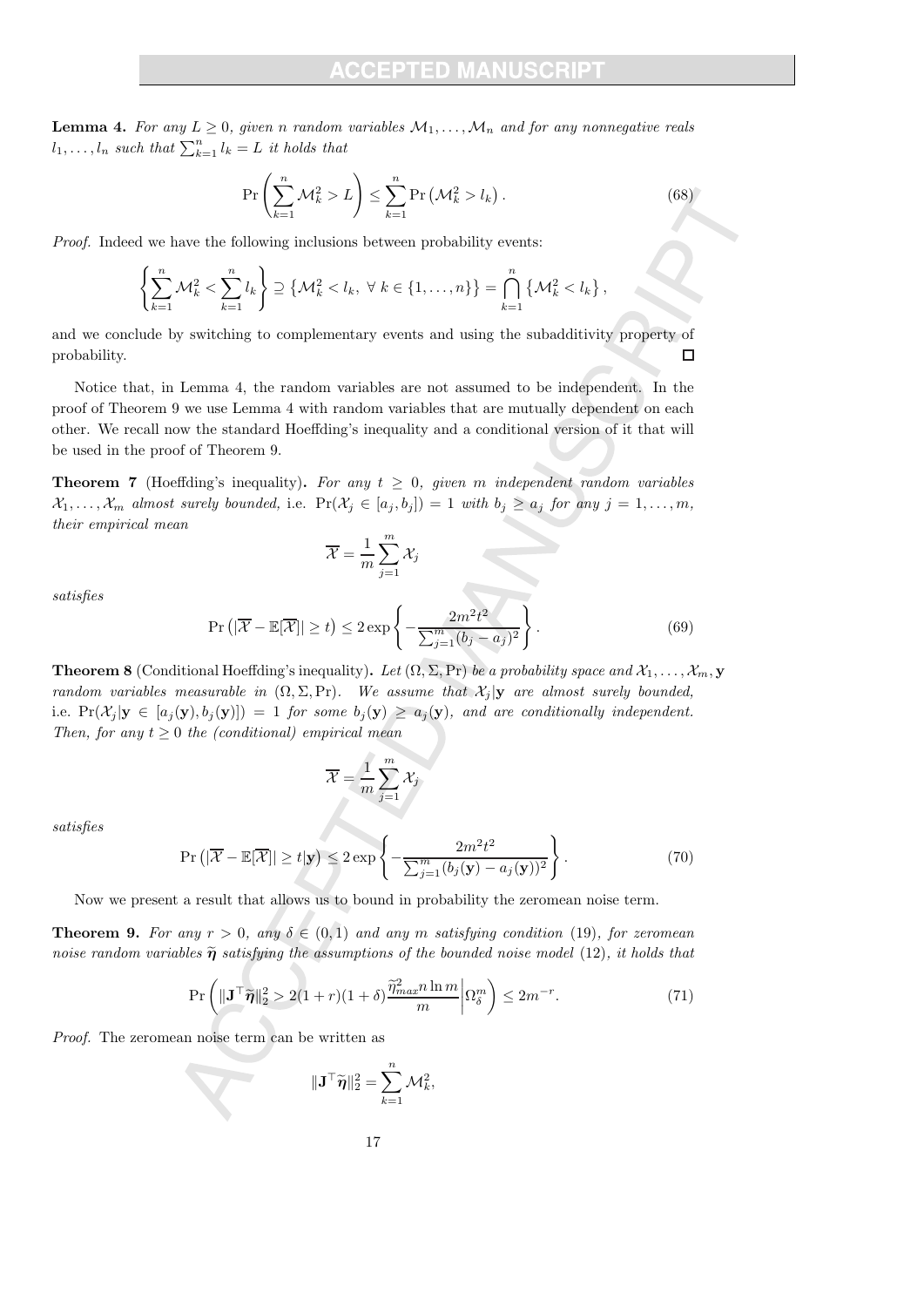with

$$
\mathcal{M}_k := \frac{1}{m} \sum_{j=1}^m \psi_k(y_j) \widetilde{\eta}_j = (\psi_k, \widetilde{\boldsymbol{\eta}})_m.
$$

For any  $k = 1, \ldots, n$ , each one of the random variables  $\mathcal{M}_k$  y gives the empirical mean of the random variables  $\mathcal{X}_{k,j} | \mathbf{y} := \psi_k(y_j) \tilde{\eta}_j$  for  $j = 1, \ldots, m$ . Notice that all these random variables are conditioned to the points y. Under the assumption of bounded noise (12), the random variables in the vector  $\tilde{\eta}$  are bounded almost surely. Thus the random variables  $\mathcal{X}_{k,j} | \mathbf{y}$ , satisfy the bounds

 $\mathcal{X}_{k,j} | \mathbf{y} \in [a_{kj}(\mathbf{y}), b_{kj}(\mathbf{y})] := [-|\psi_k(y_j)| \widetilde{\eta}_{\max}, |\psi_k(y_j)| \widetilde{\eta}_{\max}], \quad \forall k = 1, \ldots, n, \forall j = 1, \ldots, m.$ 

Since by construction  $\mathbb{E}[\tilde{\boldsymbol{\eta}}|\mathbf{y}] = 0$  then  $\mathbb{E}[\mathcal{M}_k|\mathbf{y}] = 0$  for any  $k = 1, ..., n$ . Using the conditional Hoeffding's inequality (70) for each one of the random variables  $\mathcal{M}_k$  y and the definition of discrete norm we obtain

$$
\Pr\left(|\mathcal{M}_k|^2 > l_k \middle| \mathbf{y}\right) = \Pr\left(|\mathcal{M}_k| > \sqrt{l_k} \middle| \mathbf{y}\right)
$$
  
\n
$$
\leq 2 \exp\left\{-\frac{2l_k m^2}{\sum_{j=1}^m (b_{kj}(\mathbf{y}) - a_{kj}(\mathbf{y}))^2}\right\}
$$
  
\n
$$
= 2 \exp\left\{-\frac{2l_k m^2}{4\hat{\eta}_{\text{max}}^2 \sum_{j=1}^m |\psi_k(y_j)|^2}\right\}
$$
  
\n
$$
= 2 \exp\left\{-\frac{l_k m}{2\hat{\eta}_{\text{max}}^2 ||\psi_k||_m^2}\right\}.
$$
 (72)

Then we use in sequence  $(16)$ ,  $(68)$ ,  $(72)$  and  $(28)$ :

$$
\Pr\left(\|\mathbf{J}^{\top}\tilde{\boldsymbol{\eta}}\|_{2}^{2} > L\left|\Omega_{\delta}^{m}\right.\right) = \Pr\left(\sum_{k=1}^{n} \mathcal{M}_{k}^{2} > L\left|\Omega_{\delta}^{m}\right.\right)
$$
\n
$$
= \Pr\left(\sum_{k=1}^{n} \mathcal{M}_{k}^{2} > \frac{L}{\text{tr}(\mathbf{G})} \sum_{k=1}^{n} \|\psi_{k}\|_{m}^{2}\left|\Omega_{\delta}^{m}\right.\right)
$$
\n
$$
\leq \sum_{k=1}^{n} \Pr\left(\mathcal{M}_{k}^{2} > \frac{L}{\text{tr}(\mathbf{G})} \|\psi_{k}\|_{m}^{2}\left|\Omega_{\delta}^{m}\right.\right)
$$
\n
$$
= \sum_{k=1}^{n} \mathbb{E}\left(\Pr\left(\mathcal{M}_{k}^{2} > \frac{L}{\text{tr}(\mathbf{G})} \|\psi_{k}\|_{m}^{2}\right) \mathbf{y}\right) \left|\Omega_{\delta}^{m}\right.\right)
$$
\n
$$
\leq \sum_{k=1}^{n} \mathbb{E}_{+}\left(2 \exp\left\{-\frac{Lm}{2\text{tr}(\mathbf{G})\tilde{\eta}_{\max}^{2}}\right\}\right) \Pr(\Omega_{\delta}^{m})^{-1}
$$
\n
$$
= 2n \mathbb{E}_{+}\left(\exp\left\{-\frac{Lm}{2\text{tr}(\mathbf{G})\tilde{\eta}_{\max}^{2}}\right\}\right) \Pr(\Omega_{\delta}^{m})^{-1}
$$
\n
$$
\leq 2n \exp\left\{-\frac{Lm}{2(1+\delta)n\tilde{\eta}_{\max}^{2}}\right\}.
$$
\n(73)

Taking now

$$
L = 2(1+r)\tilde{\eta}_{\max}^2(1+\delta)\frac{n\ln m}{m}
$$

we obtain

$$
\Pr\left(\|\mathbf{J}^\top \widetilde{\boldsymbol{\eta}}\|^2_2 > 2(1+r)(1+\delta)\frac{\widetilde{\eta}_{\max}^2 n \ln m}{m}\bigg|\Omega_\delta^m\right) \le 2n \exp\{-(1+r)\ln m\} \le 2nm^{-(1+r)}
$$

that gives the thesis since  $n \leq m$ .

 $\Box$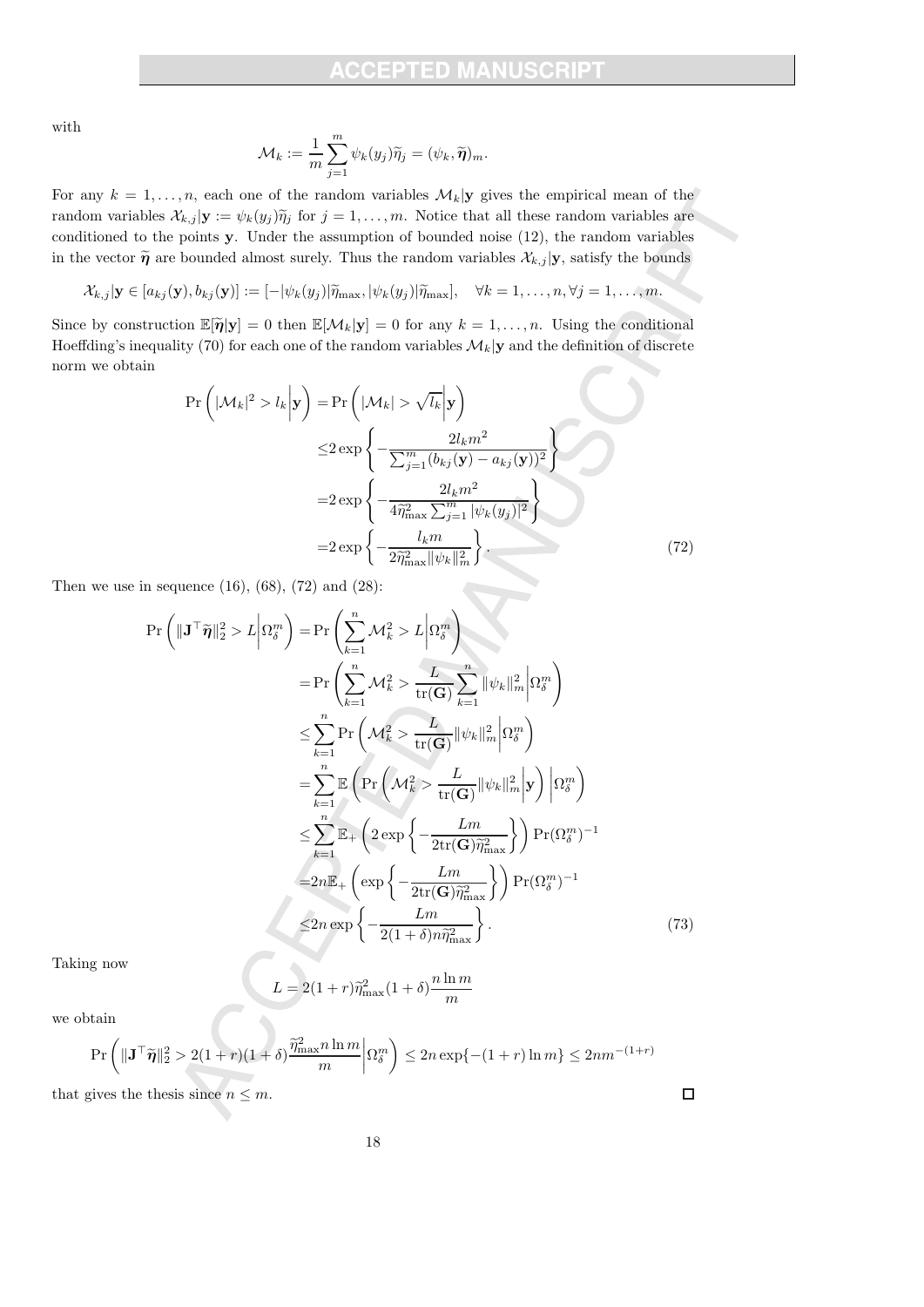### 6 Conclusions

We have proven convergence estimates in probability and in expectation for discrete least squares with noisy evaluations at random points. These estimates clarify how the overall approximation error depends on the best approximation error, on the noise terms and on the confidence level. Several noise models have been considered, with different assumptions on the boundedness of the noise. Our analysis quantifies the precise condition between the number of pointwise evaluations, the requested confidence level and the dimension of the underlying approximation space that ensures a stable and accurate discrete least-squares approximation in presence of noise. Finally we have applied our theoretical findings to the particular setting of multivariate polynomial approximation, using results achieved in previous analyses.

### 7 Acknowledgments

F. Nobile and G. Migliorati acknowledge the support of the Center for ADvanced MOdeling Science (CADMOS). R. Tempone is a member of the KAUST SRI Center for Uncertainty Quantification in Computational Science and Engineering.

### References

- [1] R.Ahlswede, A.Winter: Strong converse for identification via quantum channels, IEEE Trans. Inf. Theory, 48:569–579, 2002.
- [2] P.Binev, A.Cohen, W.Dahmen, R.DeVore, V.Temlyakov: Universal algorithms for learning theory part I: piecewise constant functions, J. Mach. Learn. Res., 6:1297–1321, 2005.
- [3] P.Binev, A.Cohen, W.Dahmen, R.DeVore: Universal algorithms for learning theory part II: piecewise polynomial functions, Constr. Approx., 26:127–152, 2007.
- [4] A.Chkifa, A.Cohen, G.Migliorati, F.Nobile, R.Tempone: Discrete least squares polynomial approximation with random evaluations - application to parametric and stochastic elliptic PDEs, ESAIM Math. Model. Numer. Anal., 49(3):815–837, 2015.
- [5] A.Cohen, M.A.Davenport, D.Leviatan: On the stability and accuracy of least squares approximations, Found. Comput. Math., 13:819–834, 2013.
- [6] F.Cucker, S.Smale: On the mathematical foundations of learning, Bulletin of the American Mathematical Society, 39(1):1–49, 2001.
- [7] F.Cucker, D.Zhou: Learning Theory: An Approximation Theory Viewpoint, Cambridge University Press, 2007.
- [8] A.Dembo, O.Zeitouni: Large Deviations Techniques and Applications, Springer, 1998.
- [9] R.G.Ghanem, P.D.Spanos: Stochastic finite elements: a spectral approach, Springer-Verlag, New York, 1991.
- [10] L.Györfi, M.Kohler, A.Krzyzak, H.Walk: A distribution-free theory of nonparametric regression, Springer-Verlag, 2002.
- [11] O.Le Maitre, O.M.Knio: Spectral Methods for Uncertainty Quantification: With Applications to Computational Fluid Dynamics, Springer, 2010.